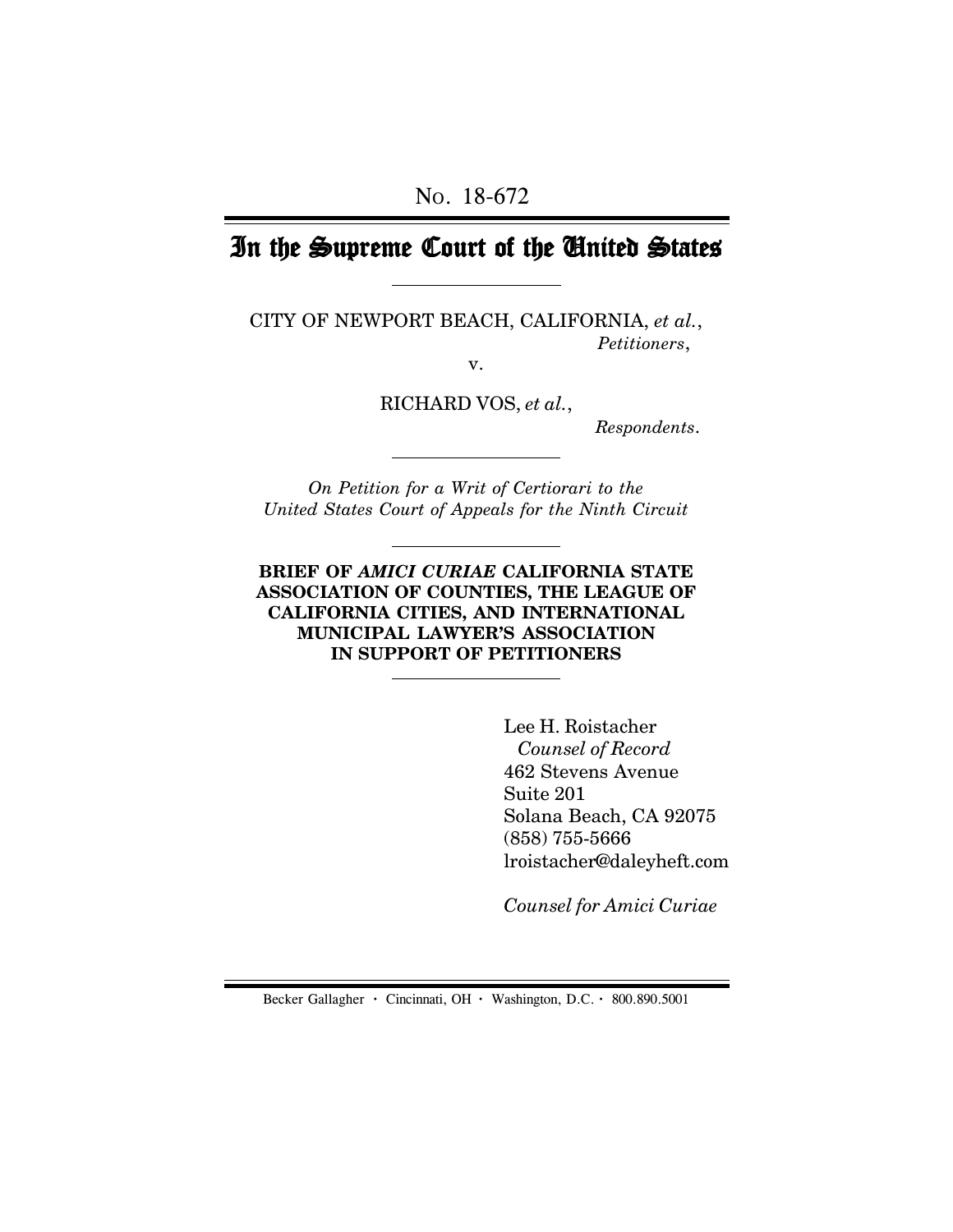# **TABLE OF CONTENTS**

| TABLE OF AUTHORITIES  iii                                                                                                                                                                                                                                                                                                                                                                 |
|-------------------------------------------------------------------------------------------------------------------------------------------------------------------------------------------------------------------------------------------------------------------------------------------------------------------------------------------------------------------------------------------|
| INTERESTS OF AMICI CURIAE  1                                                                                                                                                                                                                                                                                                                                                              |
| SUMMARY OF ARGUMENT  2                                                                                                                                                                                                                                                                                                                                                                    |
|                                                                                                                                                                                                                                                                                                                                                                                           |
| A. This Court Should Decide The Important<br>Question Of Whether Title II Requires Law<br>Enforcement Officers To Provide<br>Accommodations To Mentally Ill Suspects, And<br>If So, When And What Accommodations Are<br>Required In The Differing And Often Dangerous<br>Circumstances Law Enforcement Officers<br>Confront When Responding To Situations<br>Involving The Mentally Ill 9 |
| 1. Courts Of Appeals Are Divided  9                                                                                                                                                                                                                                                                                                                                                       |
| 2. Courts Of Appeals Have Provided Little<br>Guidance On How Title II Applies To Arrests<br>And What Title II Requires From Public<br>Entities And Law Enforcement Officers  13                                                                                                                                                                                                           |
| B. This Court Should Decide Whether The Fourth<br>Amendment Objective Reasonableness Analysis<br>Established In <i>Graham</i> Allows For<br>Consideration Of Suspect's Mental Illness And A<br>Law Enforcement Officer's Pre-Force Tactics . 16                                                                                                                                           |
| 1. Courts Of Appeals Are Divided On Whether<br>Mental Illness Is A Factor In The Fourth<br>Amendment Reasonableness Analysis  18                                                                                                                                                                                                                                                          |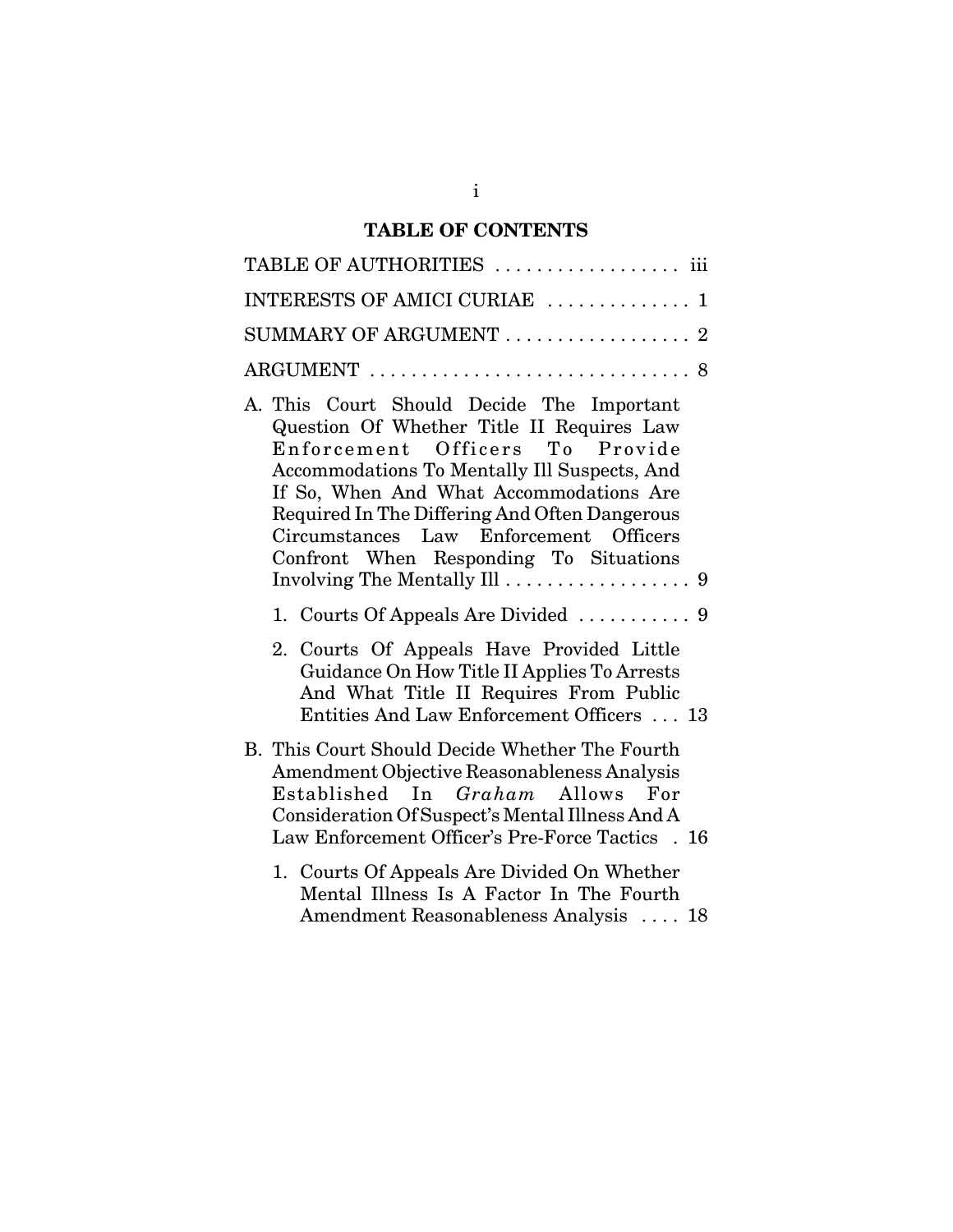| 2. The Ninth Circuit's Inclusion Of A Law                        |
|------------------------------------------------------------------|
| Enforcement Officer's Pre-Force Tactics As A                     |
| Factor In The Fourth Amendment                                   |
| Reasonableness Analysis Runs Counter To                          |
| This Court's Jurisprudence And Conflicts                         |
| With Many Other Courts Of Appeals  20                            |
| CONCLUSION $\ldots \ldots \ldots \ldots \ldots \ldots \ldots 22$ |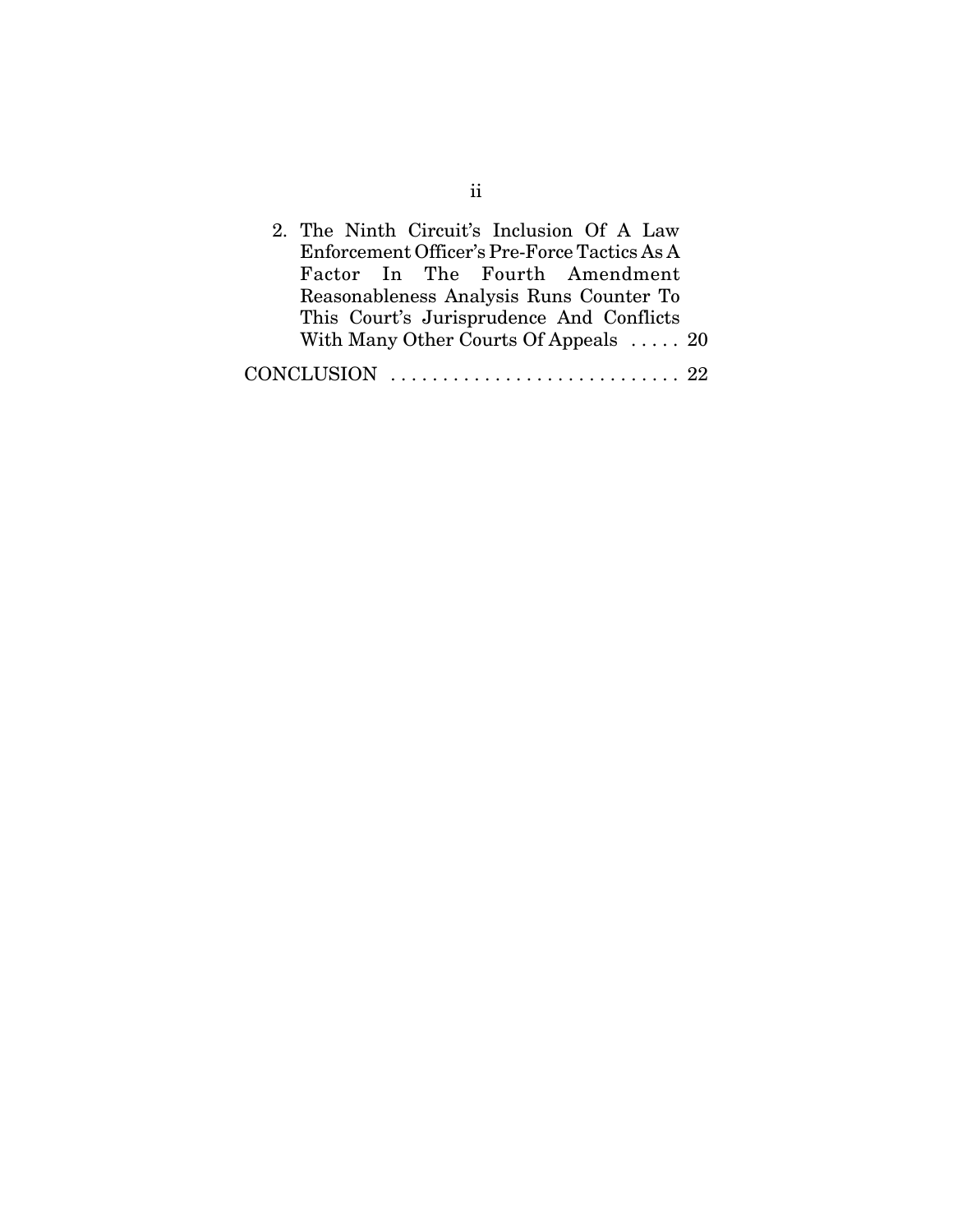# **TABLE OF AUTHORITIES**

# **CASES**

| Alsbrook v. City of Maumelle,                                         |
|-----------------------------------------------------------------------|
| Bates v. Chesterfield County,<br>216 F.3d 367 (4th Cir. 2000)  19, 20 |
| Bazan v. Hidalgo County,                                              |
| Bella v. Chamberlain,<br>$24$ F.3d 1251 (10th Cir. 1994)  22          |
| Bircoll v. Miami-Dade County,<br>480 F.3d 1072 (11th Cir. 2007)  12   |
| Brousseau v. Haugen,                                                  |
| Bryan v. MacPherson,<br>630 F.3d 805 (9th Cir. 2010)  6, 18           |
| Buchanan v. Maine,                                                    |
| Clark v. Colbert,<br>895 F.3d 1258 (10th Cir. 2018)  12               |
| City & County of San Francisco v. Sheehan,                            |
| Cole v. Bone,<br>993 F.2d 1328 (8th Cir. 1993)  22                    |
| County of Los Angeles v. Mendez,                                      |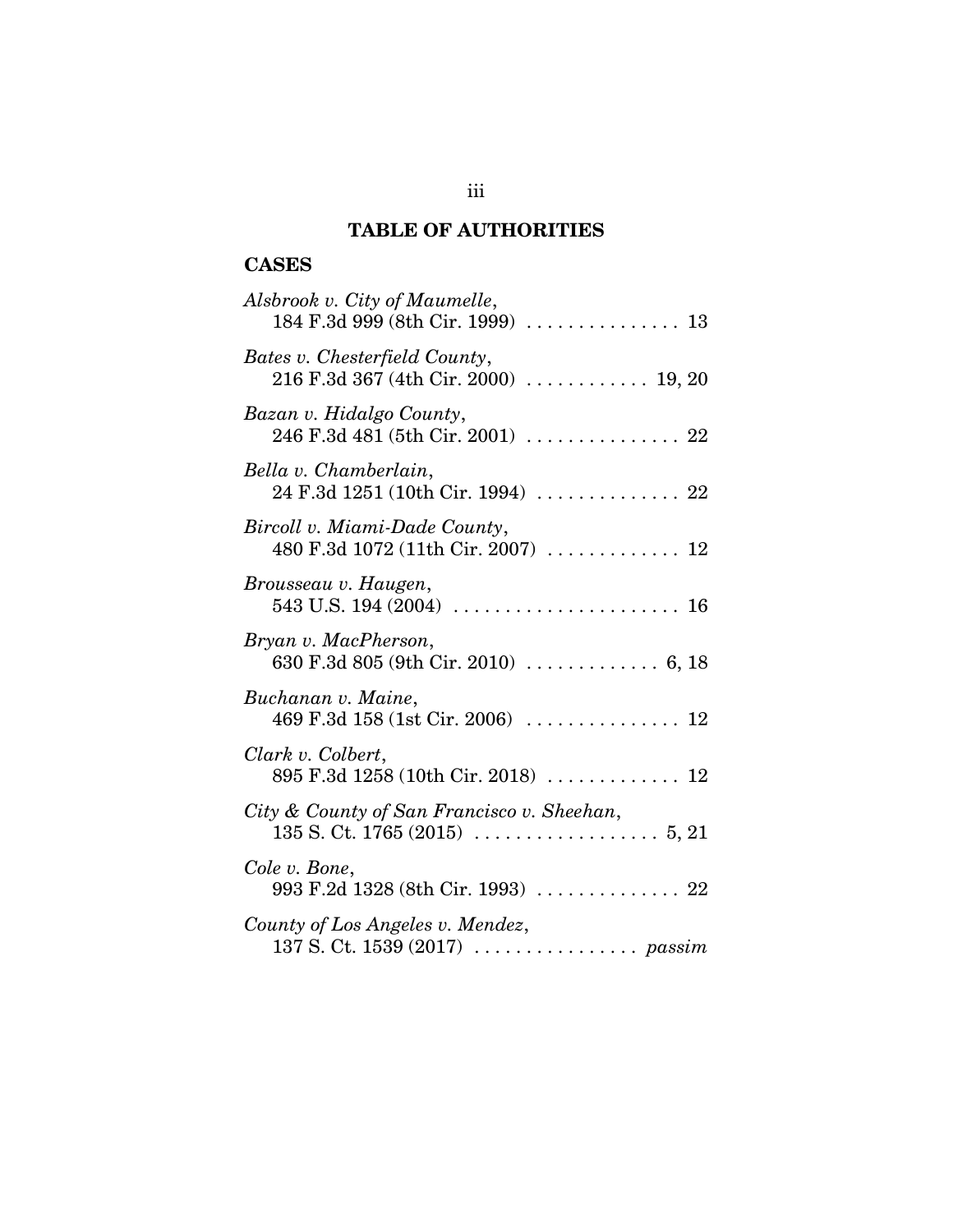| De Boise v. Taser Int'l, Inc.,                                                            |
|-------------------------------------------------------------------------------------------|
| Deorle v. Rutherford,<br>272 F.3d 1272 (9th Cir. 2001)  6, 18                             |
| Dickerson v. McClellan,<br>101 F.3d 1151 (6th Cir. 1996)  22                              |
| Estate of Robey by Robey v. City of Chicago,<br>No. 17-CV-2378, 2018 WL 688316 (N.D. Ill. |
| Fraire v. City of Arlington,<br>957 F.2d 1268 (5th Cir. 1992)  22                         |
| Garcia v. State Univ. of N.Y. Health Scis. Ctr.,<br>$280$ F.3d 98 (2d Cir. 2001) 13       |
| Gee v. Planned Parenthood of Gulf Coast, Inc.,                                            |
| Gohier v. Enright,                                                                        |
| Graham v. Connor,                                                                         |
| Greenidge v. Ruffin,<br>927 F.2d 789 (4th Cir. 1991)  22                                  |
| Haberle v. Troxell,                                                                       |
| Hainze v. Richards,<br>207 F.3d 795 (5th Cir. 2000)  8, 10, 11                            |
| Hayek v. City of St. Paul,<br>488 F.3d 1049 (8th Cir. 2007)  20                           |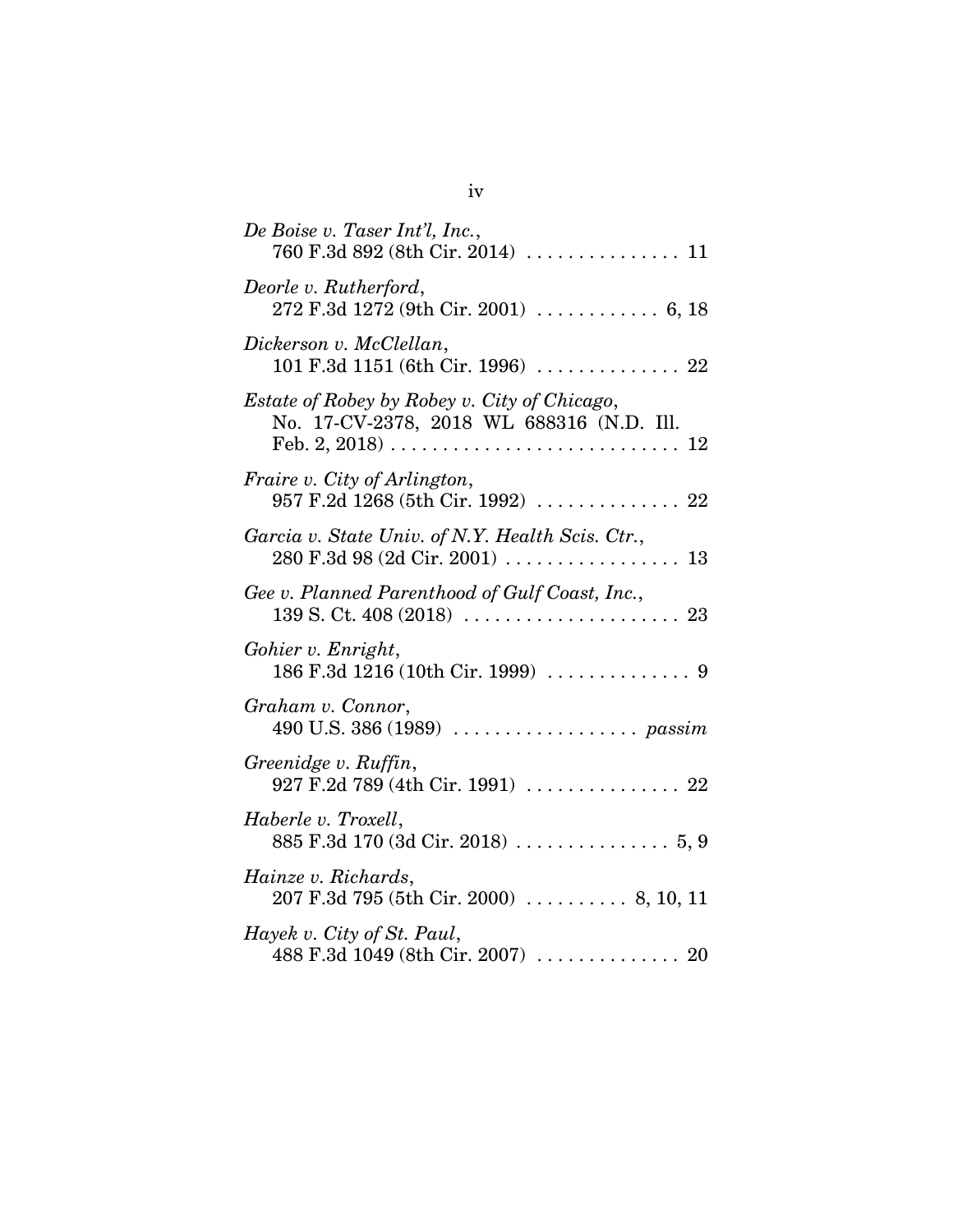| Horton v. Pobjecky,<br>883 F.3d 941 (7th Cir. 2018)  17                                                            |
|--------------------------------------------------------------------------------------------------------------------|
| Hung Lam v. City of San Jose,<br>869 F.3d 1077 (9th Cir. 2017)  7, 21                                              |
| Kiman v. New Hampshire Dep't of Corr.,                                                                             |
| Plakas v. Drinski,<br>19 F.3d 1143 (7th Cir. 1994)  22                                                             |
| Plumhoff v. Rickard,<br>$572 \text{ U.S. } 765 \text{ (2014)} \dots \dots \dots \dots \dots \dots \dots 7, 16, 21$ |
| Rockwell v. Brown,<br>664 F.3d 985 (5th Cir. 2011)  22                                                             |
| Roell v. Hamilton County,<br>870 F.3d 471 (6th Cir. 2017)  11                                                      |
| Rucinski v. County of Oakland,<br>655 F. App'x 338 (6th Cir. 2016)  20                                             |
| Salim v. Proulx,<br>93 F.3d 86 (2d Cir. 1996)  22                                                                  |
| Sanders v. Minneapolis,<br>474 F.3d 523 (8th Cir. 2007) $\ldots \ldots \ldots \ldots 19, 20$                       |
| Scott v. Harris,                                                                                                   |
| Sheehan v. City & County of San Francisco,<br>743 F.3d 1211 (9th Cir. 2014)  12                                    |
| Sheehan v. City & County of San Francisco,                                                                         |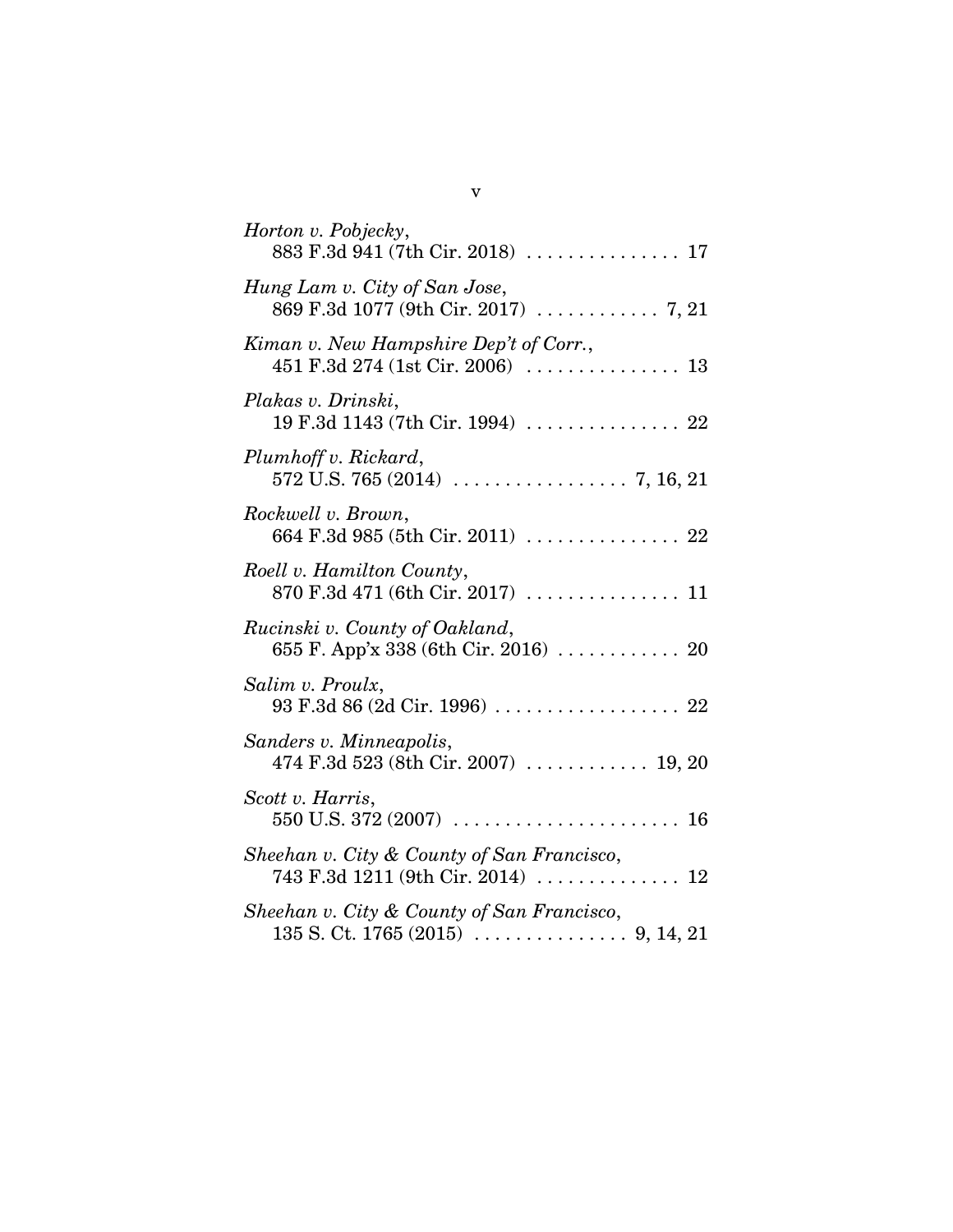| Thompson v. Keohane,                                                                      |
|-------------------------------------------------------------------------------------------|
| Vinson v. Thomas,<br>288 F.3d 1145 (9th Cir. 2002)  13                                    |
| Vos v. City of Newport Beach,<br>892 F.3d 1024 (9th Cir. 2018)  passim                    |
| Waller ex rel. Estate of Hunt v. City of Danville,<br>556 F.3d 171 (4th Cir. 2009)  9, 12 |
| <b>CONSTITUTION</b>                                                                       |
|                                                                                           |
| <b>STATUTES</b>                                                                           |
|                                                                                           |
|                                                                                           |
|                                                                                           |
|                                                                                           |
|                                                                                           |
| <b>RULES</b>                                                                              |
|                                                                                           |

## **OTHER AUTHORITIES**

Michael T. Compton et al., *The Police-Based Crisis Intervention Team (CIT) Model: II. Effects on Level of Force and Resolution, Referral, and Arrest*, 65 Psychiatric Services 523 (2014) ..... 3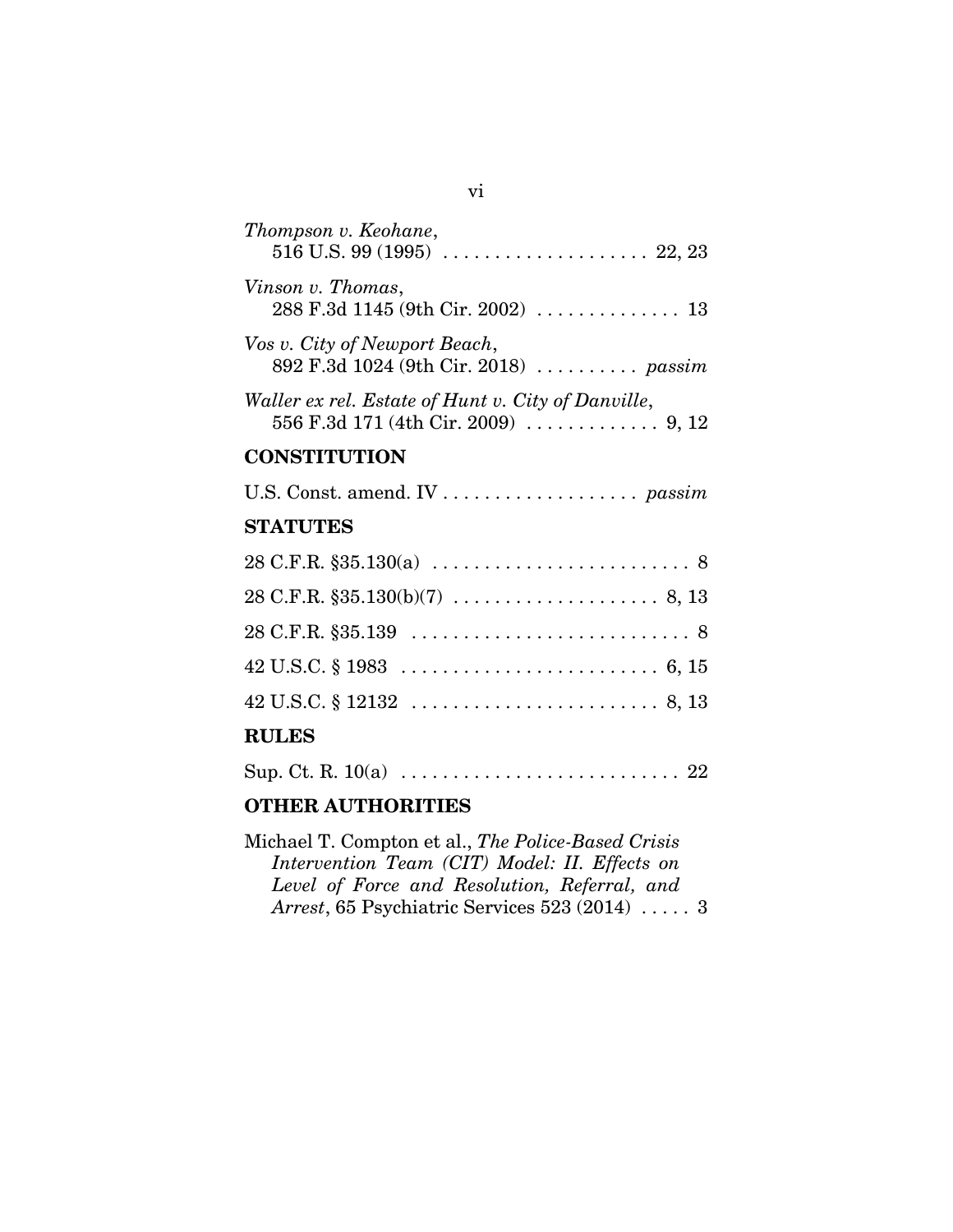| Andrew C. Hanna, Municipal Liability and Police<br>Training for Mental Illness: Causes of Action<br>and Feasible Solutions, 14 Ind. Health L. Rev.<br>$221 (2017) \ldots \ldots \ldots \ldots \ldots \ldots \ldots \ldots \ldots \ldots \, 2, \, 3, \, 10$ |
|------------------------------------------------------------------------------------------------------------------------------------------------------------------------------------------------------------------------------------------------------------|
| Amy N. Kerr et al., Police Encounters, Mental<br>Illness and Injury: An Exploratory Investigation,<br>10 J. Police Crisis Negot. $116(2010)$ 3                                                                                                             |
| Robyn Levin, Note, Responsiveness to Difference:<br>ADA Accommodations in the Course of an Arrest,                                                                                                                                                         |
| Melissa S. Morabito et al., Crisis Intervention<br>Teams and People with Mental Illness: Exploring<br>the Factors that Influence the Use of Force, 58                                                                                                      |
| Peter H. Silverstone et al., A Novel Approach to<br>Training Police Officers to Interact with<br>Individuals Who May Have a Psychiatric<br>Disorder, 41 J. Am. Acad. Psychiatry & L. 344                                                                   |
| Amy Watson and Beth Angell, The Role of Stigma<br>and Uncertainty in Moderating the Effect of<br>Procedural Justice on Cooperation and<br>Resistance in Police Encounters with Persons<br>With Mental Illness, 19 PSYCHOL. PUB. POL'Y                      |
| Jennifer Wood et al., Police Interventions with<br>Persons Affected by Mental Illness: A Critical<br>Review of Global Thinking and Practice (2011) . 3                                                                                                     |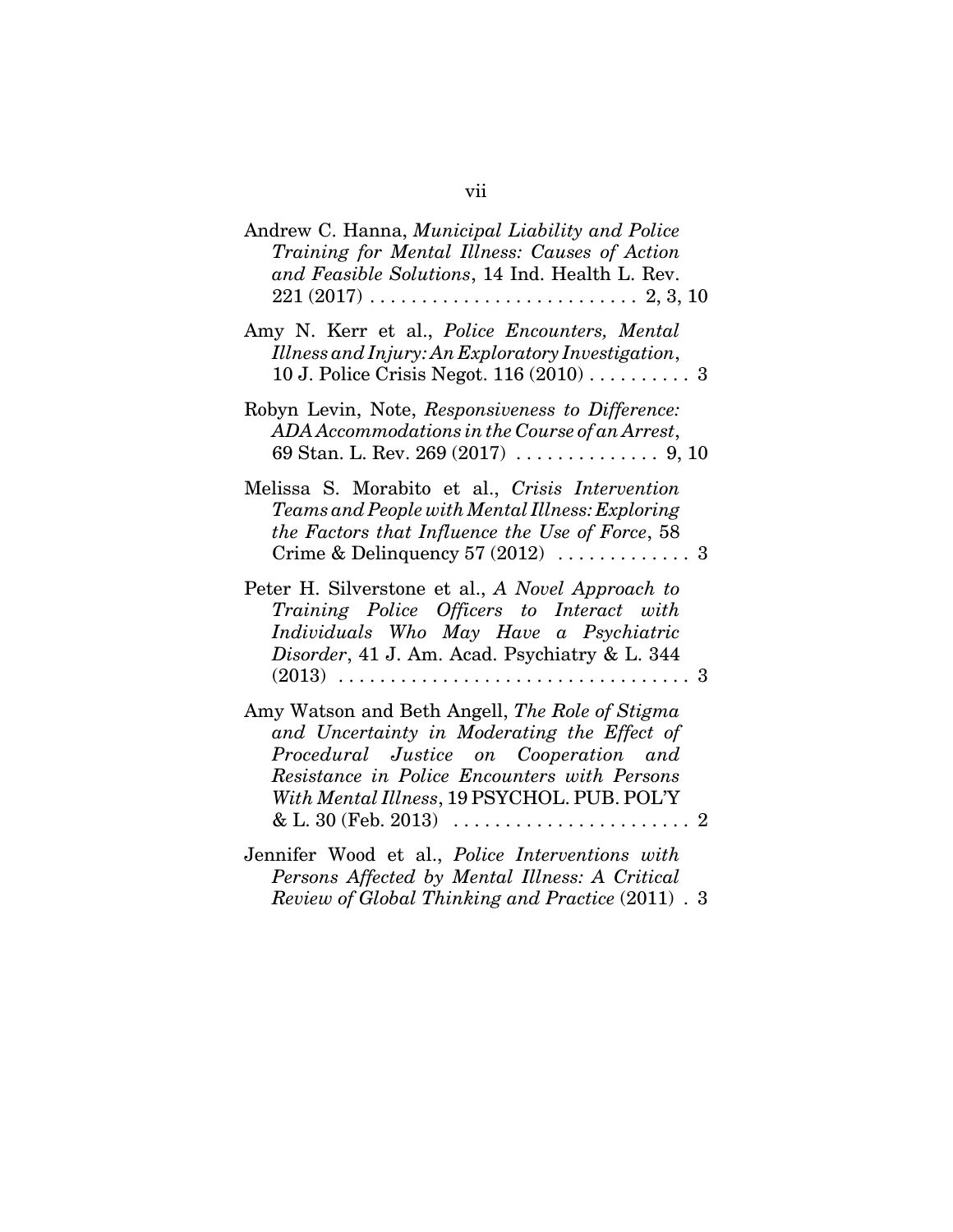#### **INTERESTS OF AMICI CURIAE**<sup>1</sup>

California State Association of Counties (CSAC) is a non-profit corporation. CSAC's membership consists of the 58 California Counties. CSAC sponsors a Litigation Coordination Program. The Program is administered by the County Counsel's Association of California and overseen by the Association's Litigation Overview Committee, comprised of county counsels throughout the state. The Committee monitors litigation of concern to counties statewide.

The League of California Cities (League) is an association of 475 California cities dedicated to protecting and restoring local control to provide for the public health, safety, and welfare of their residents, and to enhance the quality of life for all Californians. The League is advised by its Legal Advocacy Committee, comprised of 24 city attorneys from all regions of California. The Committee monitors litigation of concern to municipalities, and identifies those cases that have statewide or nationwide significance.

International Municipal Lawyer's Association (IMLA) is a non-profit organization dedicated to advancing the responsible development of municipal law through education and advocacy by providing the collective viewpoint of local governments around the country on legal issues before the United States

<sup>&</sup>lt;sup>1</sup> Amici notified all counsel of record of its intent to file this brief more than 10 days before the due date, and consent to file was given by all. No part of this brief was authored by counsel for any party. No person or entity other than amici made a monetary contribution to this brief's preparation or submission.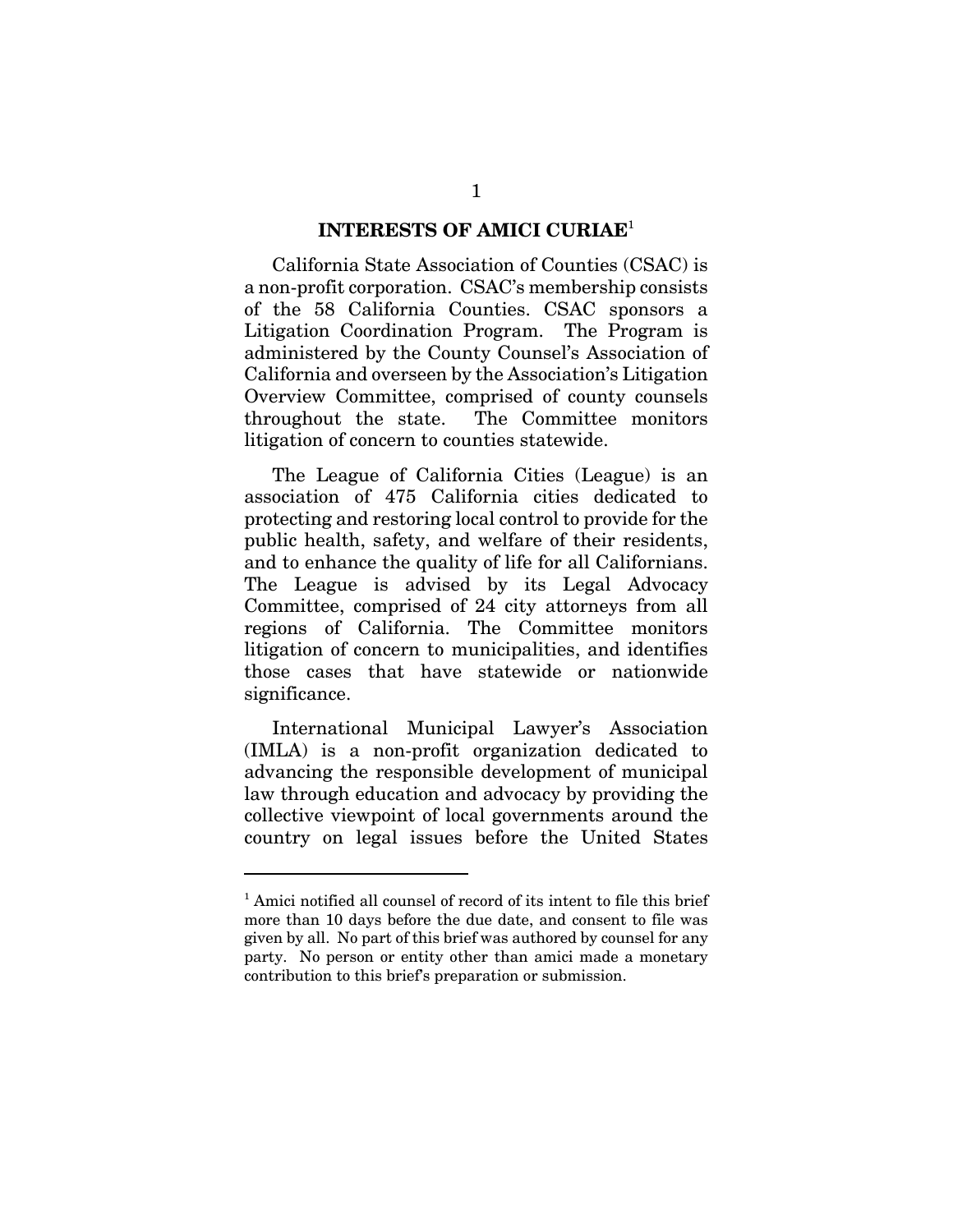Supreme Court, the United States Courts of Appeals, and in state supreme and appellate courts. Established in 1935, IMLA serves as an international clearinghouse of legal information and cooperation on municipal legal matters for its more than 2,500 members across the United States and Canada.

Amici have determined the questions presented in the petition raise significant and important issues impacting law enforcement on a state and national level.

#### **SUMMARY OF ARGUMENT**

The questions presented in the petition are vitally important, and very timely. As more mentally ill persons living in communities receive little or no treatment, or do not comply with the treatment they do receive, law enforcement officers have unfortunately become de facto first responders to incidents involving the mentally ill. Andrew C. Hanna, *Municipal Liability and Police Training for Mental Illness: Causes of Action and Feasible Solutions*, 14 Ind. Health L. Rev. 221, 236–37 (2017) (footnotes omitted). "Law enforcement officers come into contact with individuals with mental illness for a variety of reasons. In total, a conservative estimate is that 10% of current police calls involve an individual with mental illness." *Id.* at 228 (citing Amy Watson and Beth Angell, *The Role of Stigma and Uncertainty in Moderating the Effect of Procedural Justice on Cooperation and Resistance in Police Encounters with Persons With Mental Illness*, 19 PSYCHOL. PUB. POL'Y & L. 30 (Feb. 2013)). But make no mistake, law enforcement officers are not trained mental health professionals.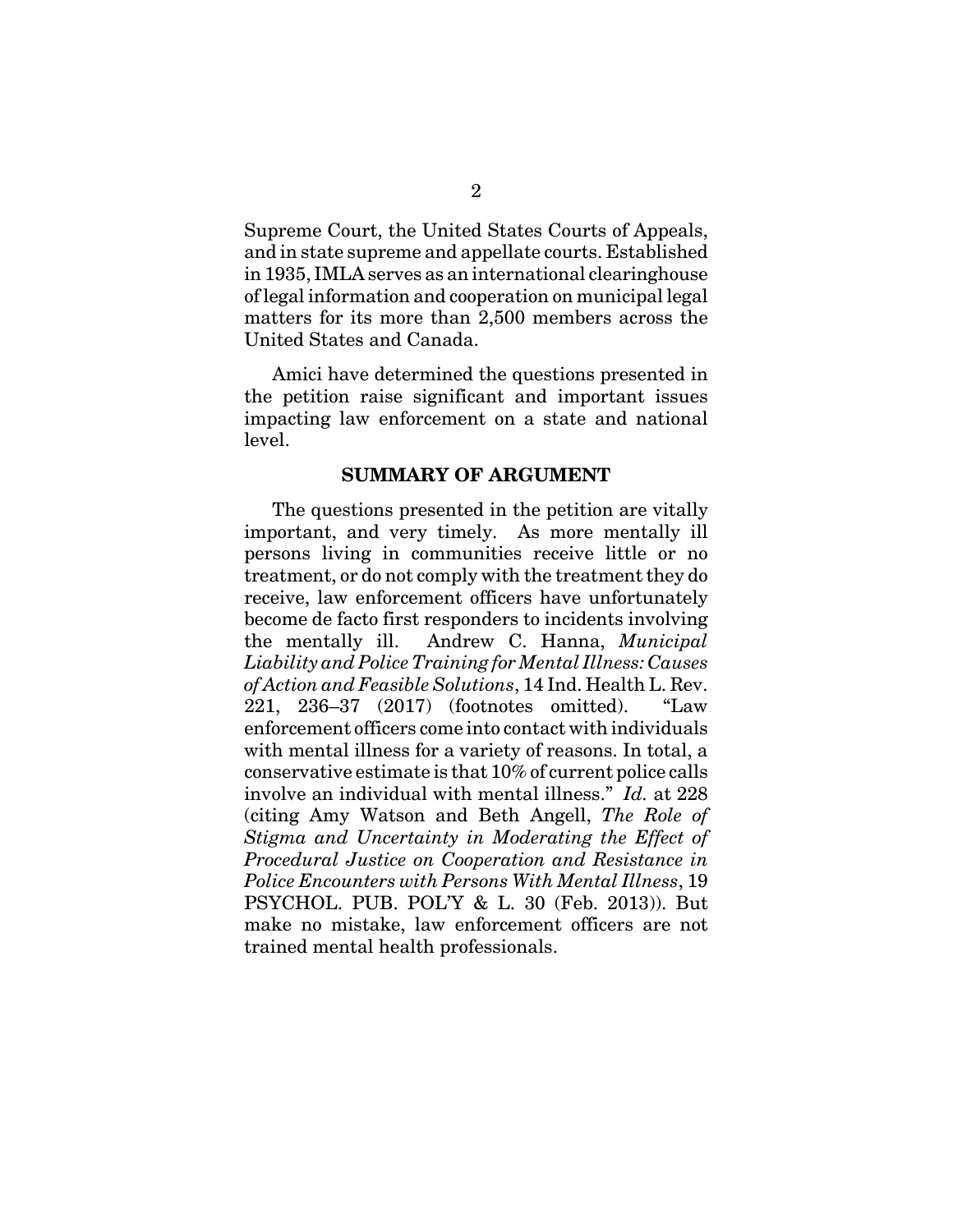Just like suspects who are not mentally ill, suspects who are mentally ill may and do engage in violent behavior threatening the safety of officers, bystanders and the suspects. Recognizing encounters with the mentally ill may require specialized responses, some public entities have developed and trained officers on new and innovative approaches for responding to situations involving the mentally ill (e.g., critical or psychiatric emergency response teams). But there is no conclusive evidence that these specialized approaches reduce the rate or severity of injuries suffered during police encounters with the mentally ill. In fact, several studies suggest that these specialized approaches have no impact whatsoever on injuries or the use of force.<sup>2</sup> This is not entirely surprising. Law enforcement officers encounter a wide range of mental illnesses under very diverse circumstances, precluding any one-size-fits-all approach. An "accommodation" effective in one situation may very well be totally ineffective in another. As such, neither plaintiffs, judges nor juries should be determining in hindsight

<sup>2</sup> Michael T. Compton et al., *The Police-Based Crisis Intervention Team (CIT) Model: II. Effects on Level of Force and Resolution, Referral, and Arrest*, 65 Psychiatric Services 523, 527 (2014); Peter H. Silverstone et al., *A Novel Approach to Training Police Officers to Interact with Individuals Who May Have a Psychiatric Disorder*, 41 J. Am. Acad. Psychiatry & L. 344, 345 (2013); Melissa S. Morabito et al., *Crisis Intervention Teams and People with Mental Illness: Exploring the Factors that Influence the Use of Force*, 58 Crime & Delinquency 57, 58, 60, 71 (2012); Amy N. Kerr et al., *Police Encounters, Mental Illness and Injury: An Exploratory Investigation*, 10 J. Police Crisis Negot. 116, 119 120, 129 (2010); Jennifer Wood et al., *Police Interventions with Persons Affected by Mental Illness: A Critical Review of Global Thinking and Practice 22* (2011).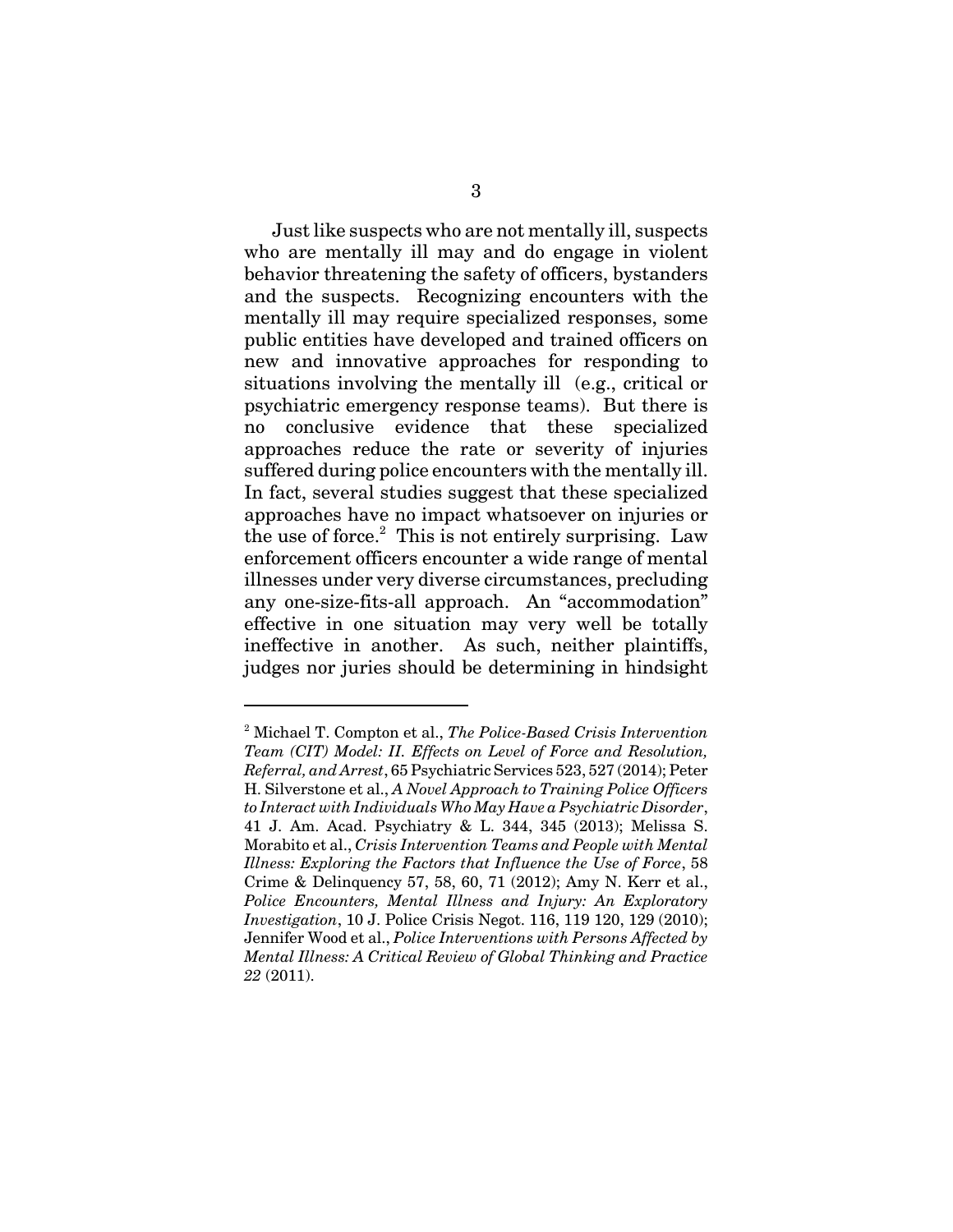what "accommodations" were necessary in any given situation, particularly in situations where law enforcement officers are dealing with a mentally ill suspect that poses a danger to the officers, the public and the suspect. *See Vos v. City of Newport Beach*, 892 F.3d 1024, 1037 (9th Cir. 2018) (faulting law enforcement officers dealing with armed mentally ill suspect for failing to "employ the accommodations identified by the Parents, including de-escalation, communication, or specialized help"). Indeed, as one commentator has explained:

Individuals with mental illness, whether they are a suspect, witness or victim pose a unique challenge for law enforcement officers who are often unfamiliar with their particular symptoms, behavior, and demeanor. With such a wide variety of mental illnesses and symptoms, it is difficult for law enforcement to detect and effectively interact with varying types of mental illness.

Hanna, *supra*, at 229 (footnotes omitted). Moreover, knowledge of a suspect's mental illness does not give officers any greater insight into whether a mentally ill suspect will act violently. *See Vos,* 892 F.3d at 1043 (9th Cir. 2018) (Bea, J., dissenting) ("The danger to the officer is not lessened with the realization that the person who is trying to kill him is mentally ill. Indeed, it may be increased, as in some circumstances a mentally ill individual in the midst of a psychotic break will not respond to reason, or to anything other than force.") Even psychiatrists with decades of special education, training, and experience in dealing with the mentally ill cannot predict with any reasonable degree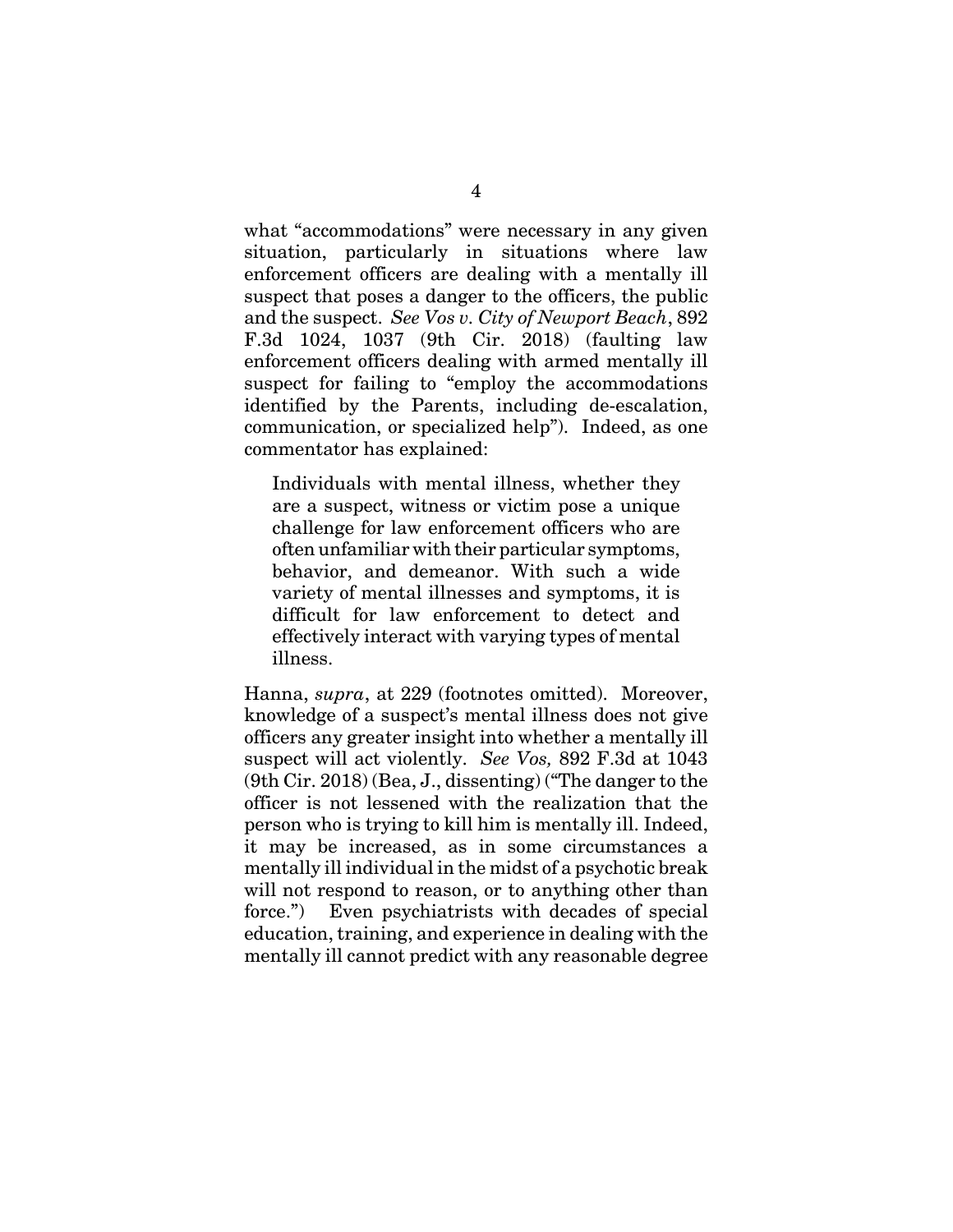of certainty whether an armed suspect with a serious mental illness will harm herself or others in an emergency situation. The truth is that no one knows what might help law enforcement officers in their encounters with the mentally ill.

For years, courts of appeals have been divided on the question of whether Title II of the Americans with Disabilities Act (Title II) applies to arrests, and even those courts finding Title II applies to arrests cannot agree on how it applies. None of the courts concluding Title II applies to arrests have provided any workable guidance to public entities and law enforcement officers on what "accommodations" must be made or given when officers are confronted with mentally ill suspects that are (or could be) armed and dangerous. This Court was prepared to resolve these issues in *City & County of San Francisco. v. Sheehan*, but deficiencies in the merits briefing counseled against deciding the issue.<sup>3</sup> 135 S. Ct. 1765, 1769-1173 (2015). As a result, as the petitioner well describes, courts remain divided. Petition for Certiorari, pp. 11-15; *see Haberle v. Troxell*, 885 F.3d 170, 180 (3d Cir. 2018) (observing courts of appeals are divided on Title II's application to arrests).

As a federal anti-discrimination statute, Title II must be applied consistently throughout the country. Whether or not Title II applies to arrests and, if so, how it applies, when it applies, and what it requires from public entities and law enforcement officers cannot continue to be geographically dependent.

<sup>&</sup>lt;sup>3</sup> Petitioners are committed to briefing the issue. Petition for Certiorari, p. 16. So are amici.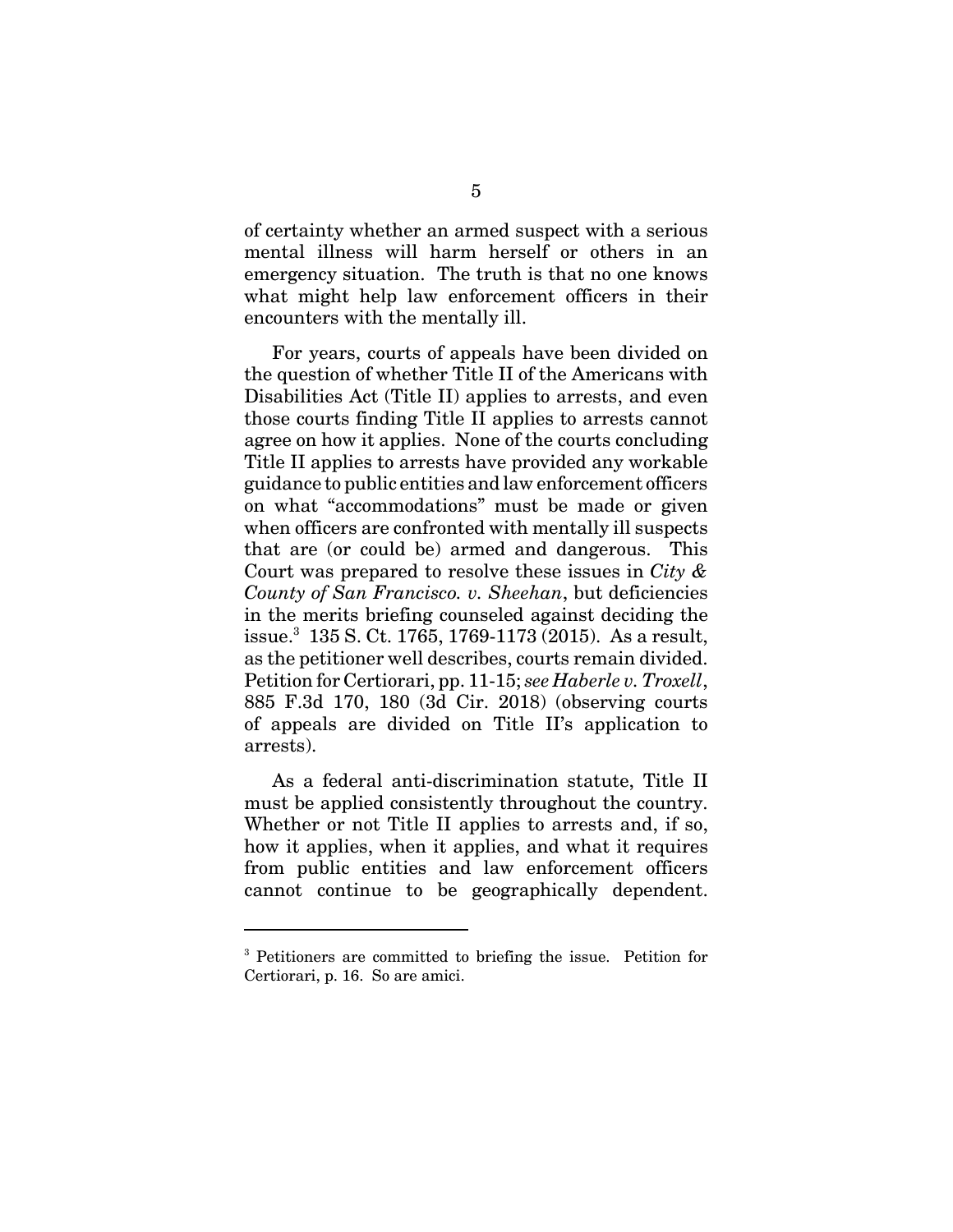Whether it applies or not, this Court should speak now to ensure consistent and uniform application of Title II to arrests. This will benefit not only public entities and law enforcement officers by providing clear guidance, but it will also benefit the mentally ill.

Interactions between law enforcement officers and the mentally ill do not just raise questions involving Title II. Significant and unresolved questions exist in 42 U.S.C. section 1983 litigation involving claims of excessive force against the mentally ill. Put simply, the issue raised in the petition is whether a suspect's mental illness is a proper factor to consider in the Fourth Amendment objective reasonableness analysis established in *Graham v. Connor*, 490 U.S. 386, 396 (1989). The Ninth Circuit appears to be the only court of appeals holding that it is a proper factor. In the Ninth Circuit, not only is a suspect's known mental illness a factor in the Fourth Amendment's reasonableness analysis, but also "whether it should have been apparent to the officers that the subject of the force used was mentally disturbed." *Vos*, 892 F.3d at 1033.<sup>4</sup>

Neither *Graham* nor any other decision from this Court holds that a suspect's mental illness is a proper factor to consider in the Fourth Amendment reasonableness analysis. Nonetheless, the Ninth Circuit justifies including mental illness in the analysis because it believes "the *Graham* factors are not exclusive." *Id.; but see County of Los Angeles v.*

<sup>4</sup> On this issue, *Vos* was not an outlier in the Ninth Circuit. *See, e.g., Bryan v. MacPherson*, 630 F.3d 805, 831 (9th Cir. 2010); *Deorle v. Rutherford*, 272 F.3d 1272, 1282-83 (9th Cir. 2001).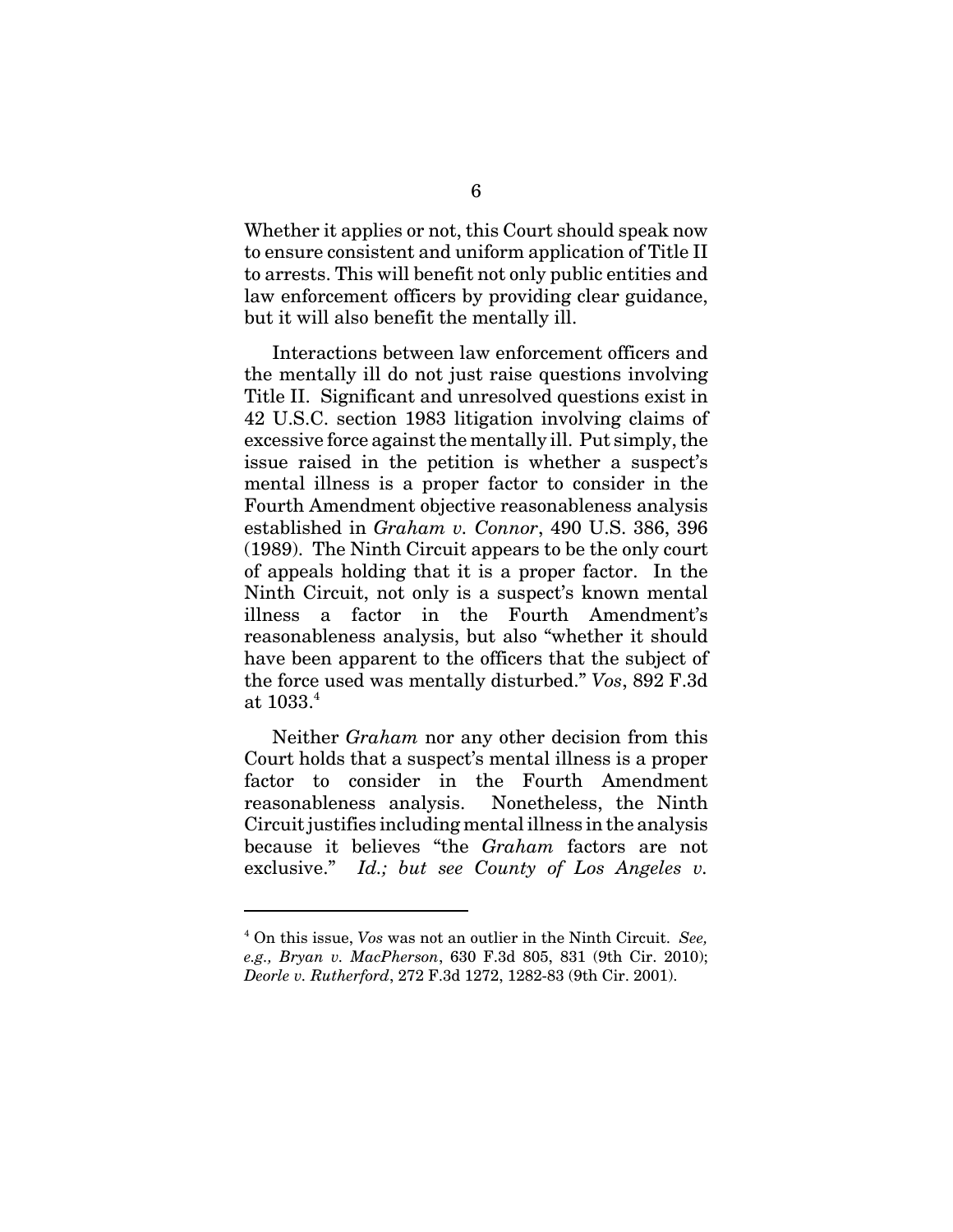*Mendez,* 137 S. Ct. 1539, 1546 (2017) (*Graham* "sets forth a settled and exclusive framework for analyzing whether the force used in making a seizure complies with the Fourth Amendment."). If the *Graham* factors are not exclusive, it should be this Court that decides that question.

The Ninth Circuit's conclusion that the *Graham* factors are not exclusive has also lead the Ninth Circuit to hold that law enforcement officers' discretionary decisions and conduct made and done prior to the use of force (pre-force tactics) in the tense, uncertain and dangerous situations officers encounter on a daily basis are properly considered in the Fourth Amendment reasonableness analysis. *See Vos*, 892 F.3d at 1034 ("[E]vents leading up to the shooting, including the officer's tactics, are encompassed in the facts and circumstances for the reasonableness analysis.")<sup>5</sup> The Ninth Circuit's expansive Fourth Amendment jurisprudence conflicts with other courts of appeals, as the petition well demonstrates at pages 20-23, but also runs afoul of this Court's admonition that the focus of the Fourth Amendment reasonableness analysis must be on what was occurring "at the moment when the [force was used]." *Plumhoff v. Rickard*, 572 U.S. 765, 777 (2014).

<sup>&</sup>lt;sup>5</sup> Again, *Vos* is not an outlier. Other Ninth Circuit decisions also hold that pre-force tactics are considered in the Fourth Amendment reasonableness analysis. *See, e.g, Hung Lam v. City of San Jose*, 869 F.3d 1077, 1087 (9th Cir. 2017).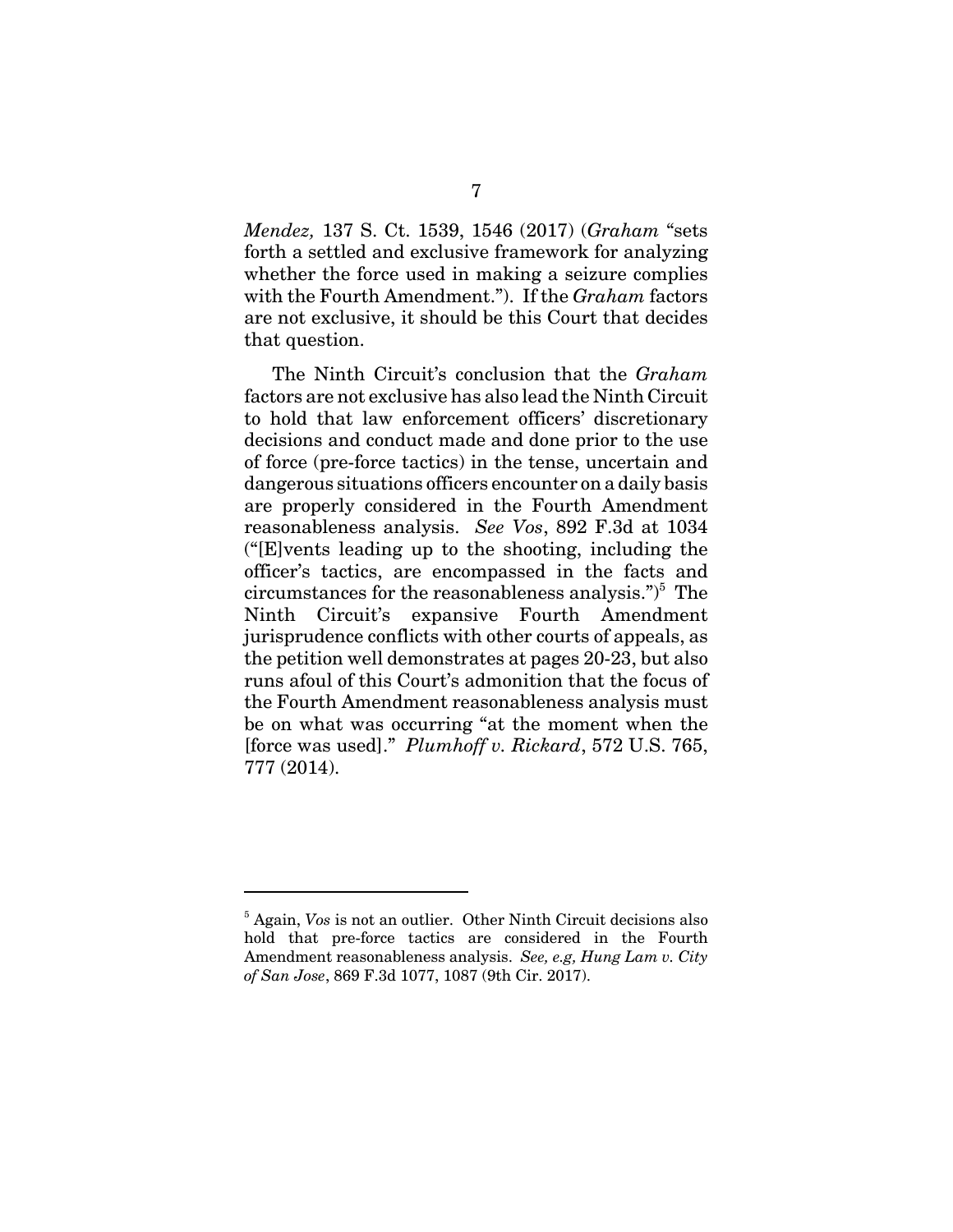#### **ARGUMENT**

Title II provides that "no qualified individual with a disability shall, by reason of such disability, be excluded from participation in or be denied the benefits of the services, programs, or activities of a public entity, or be subjected to discrimination by any such entity." 42 U.S.C. § 12132; *see* 28 C.F.R. §35.130(a).<sup>6</sup> The Department of Justice's implementing regulations for Title II provide that "a public entity shall make reasonable modifications in policies, practices, or procedures when the modifications are necessary to avoid discrimination on the basis of disability, unless the public entity can demonstrate that making the modifications would fundamentally alter the nature of the service, program, or activity." 28 C.F.R. §35.130(b)(7); *see id.* at §35.139 (direct threat exception).

<sup>&</sup>lt;sup>6</sup> When referring to Title II, amici is also referring to the Rehabilitation Act as the two provide nearly identical "remedies, procedures and rights." *Hainze v. Richards*, 207 F.3d 795, 799 (5th Cir. 2000).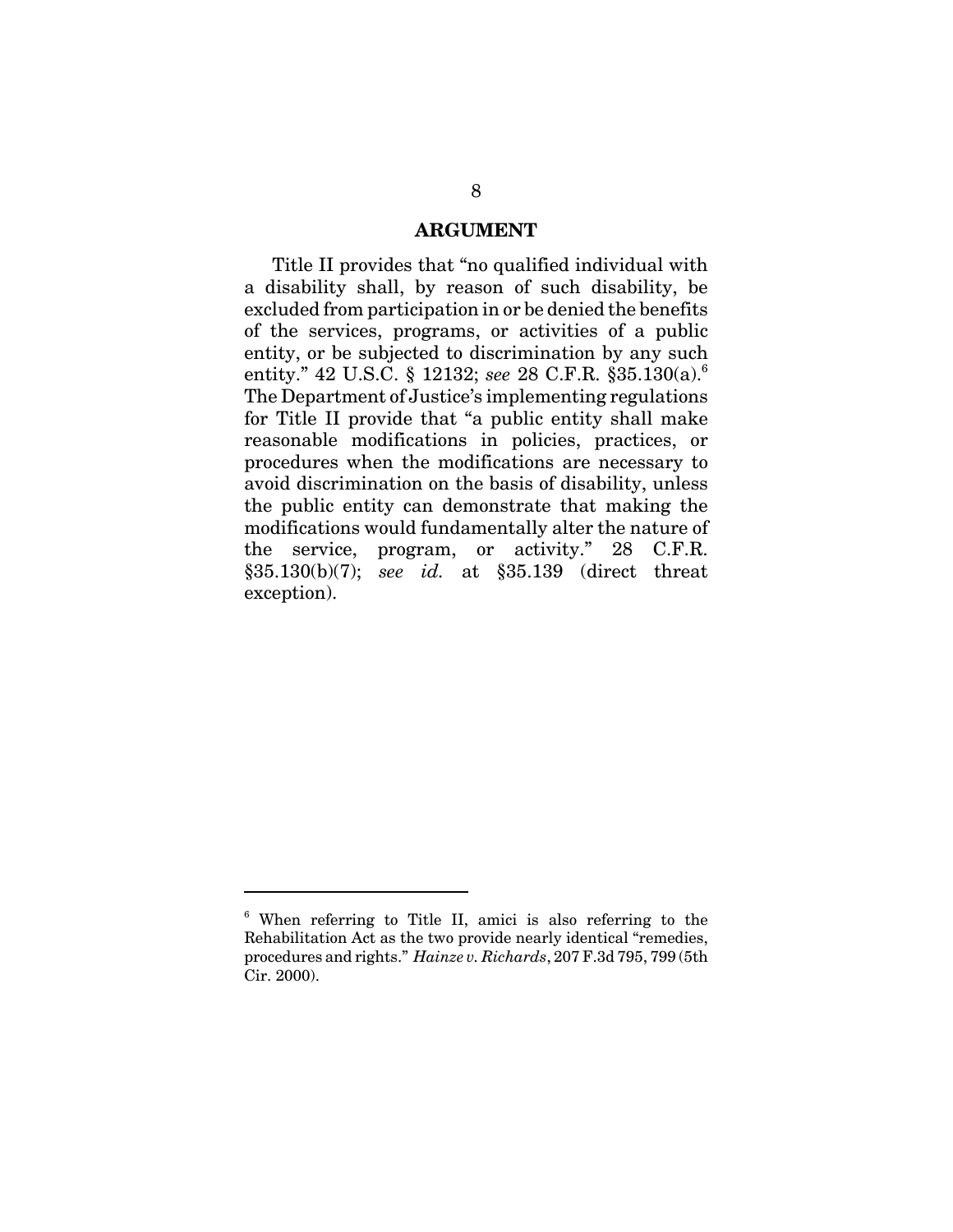**A. This Court Should Decide The Important Question Of Whether Title II Requires Law Enforcement Officers To Provide Accommodations To Mentally Ill Suspects, And If So, When And What Accommodations Are Required In The Differing And Often Dangerous Circumstances Law Enforcement Officers Confront When Responding To Situations Involving The Mentally Ill**<sup>7</sup>

#### **1. Courts Of Appeals Are Divided**

As the Third Circuit stated this year when holding Title II applies to arrests if law enforcement officers are deliberately indifferent to a suspect's disability, *Haberle*, 885 F.3d at 180-81, "courts across the country are divided on whether police fieldwork and arrests can rightly be called 'services, programs, or activities of a public entity....' [Citation]." *Id.* at 180; *see id.* at 180 n.10 (noting this Court declined to answer the question in *Sheehan* and observing "[t]he issue thus continues to divide some federal courts. *See generally* Robyn Levin, Note, *Responsiveness to Difference: ADA Accommodations in the Course of an Arrest*, 69 Stan. L.

<sup>&</sup>lt;sup>7</sup> "In the context of arrests, courts have recognized two types of Title II claims: (1) wrongful arrest, where police arrest a suspect based on his disability, not for any criminal activity; and (2) reasonable accommodation, where police properly arrest a suspect but fail to reasonably accommodate his disability during the investigation or arrest, causing him to suffer greater injury or indignity than other arrestees." *Waller ex rel. Estate of Hunt v. City of Danville*, 556 F.3d 171, 175 (4th Cir. 2009); *see Gohier v. Enright*, 186 F.3d 1216, 1221 (10th Cir. 1999) (same). The issues in this case involves the latter.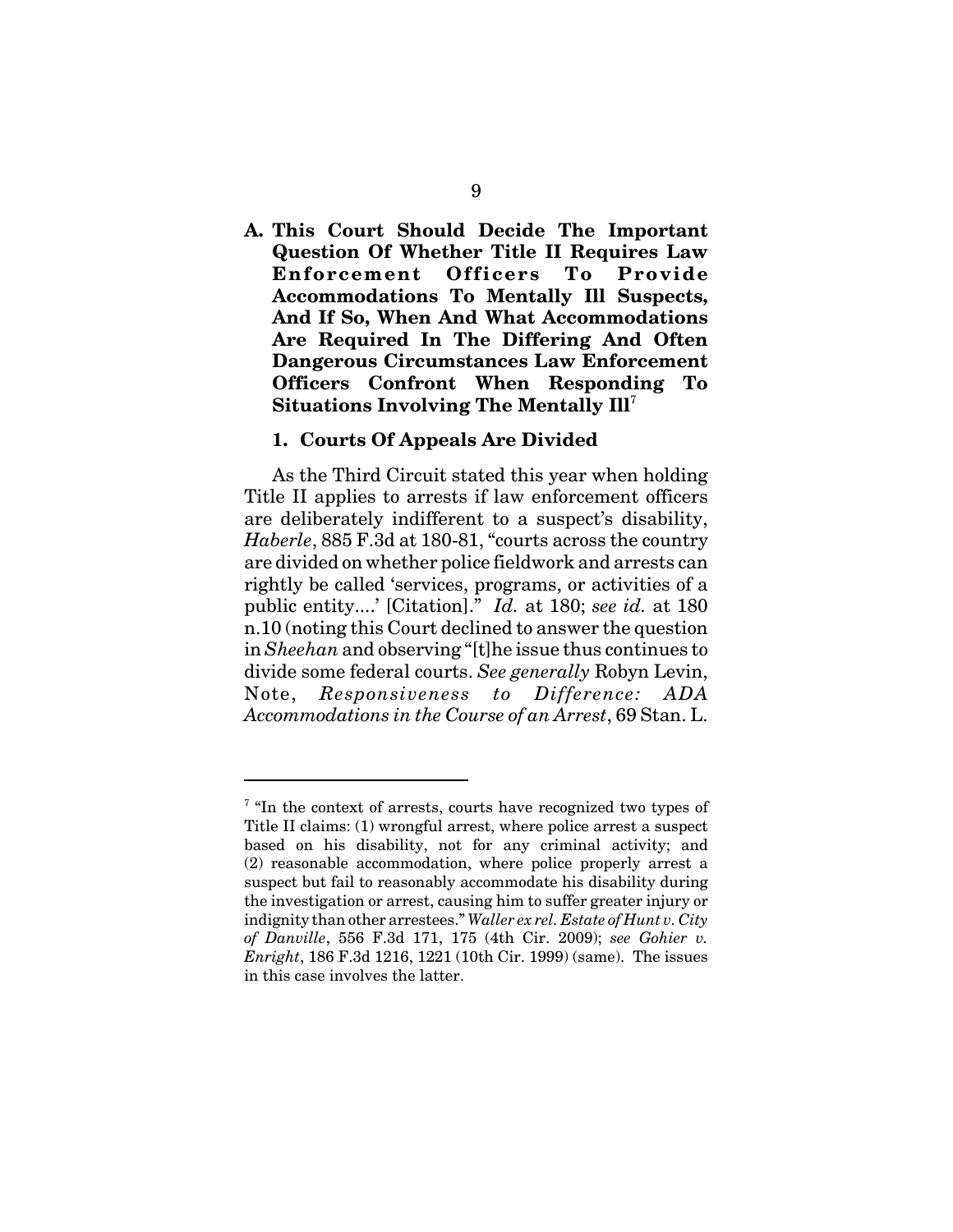Rev. 269 (2017) (compiling cases)."); Hanna, *supra*, at 242-45 (noting conflict).

The principal dispute amongst the courts of appeals is whether Title II and its reasonable accommodation mandate apply to law enforcement officers' on-thestreet interactions with mentally ill suspects and how the existence of "exigent circumstances" impacts application of Title II.

The Fifth Circuit holds that Title II does not apply to arrests. *Hainze,* 207 F.3d at 801 ("Title II does not apply to an officer's on-the street responses to reported disturbances or other similar incidents, whether or not those calls involved subjects with mental disabilities prior to the officer's securing the scene and ensuring that there is no threat to human life."). As the court perceptively observed:

Law enforcement personnel conducting in-thefield investigations already face the onerous task of frequently having to instantaneously identify, assess, and react to potentially life-threatening situations. To require the officers to factor in whether their actions are going to comply with the ADA, in the presence of exigent circumstances and prior to securing the safety of themselves, other officers, and any nearby civilians, would pose an unnecessary risk to innocents. While the purpose of the ADA is to prevent the discrimination of disabled individuals, we do not think Congress intended that the fulfillment of that objective be attained at the expense of the safety of the general public. Our decision today does not deprive disabled individuals, who suffer discriminatory treatment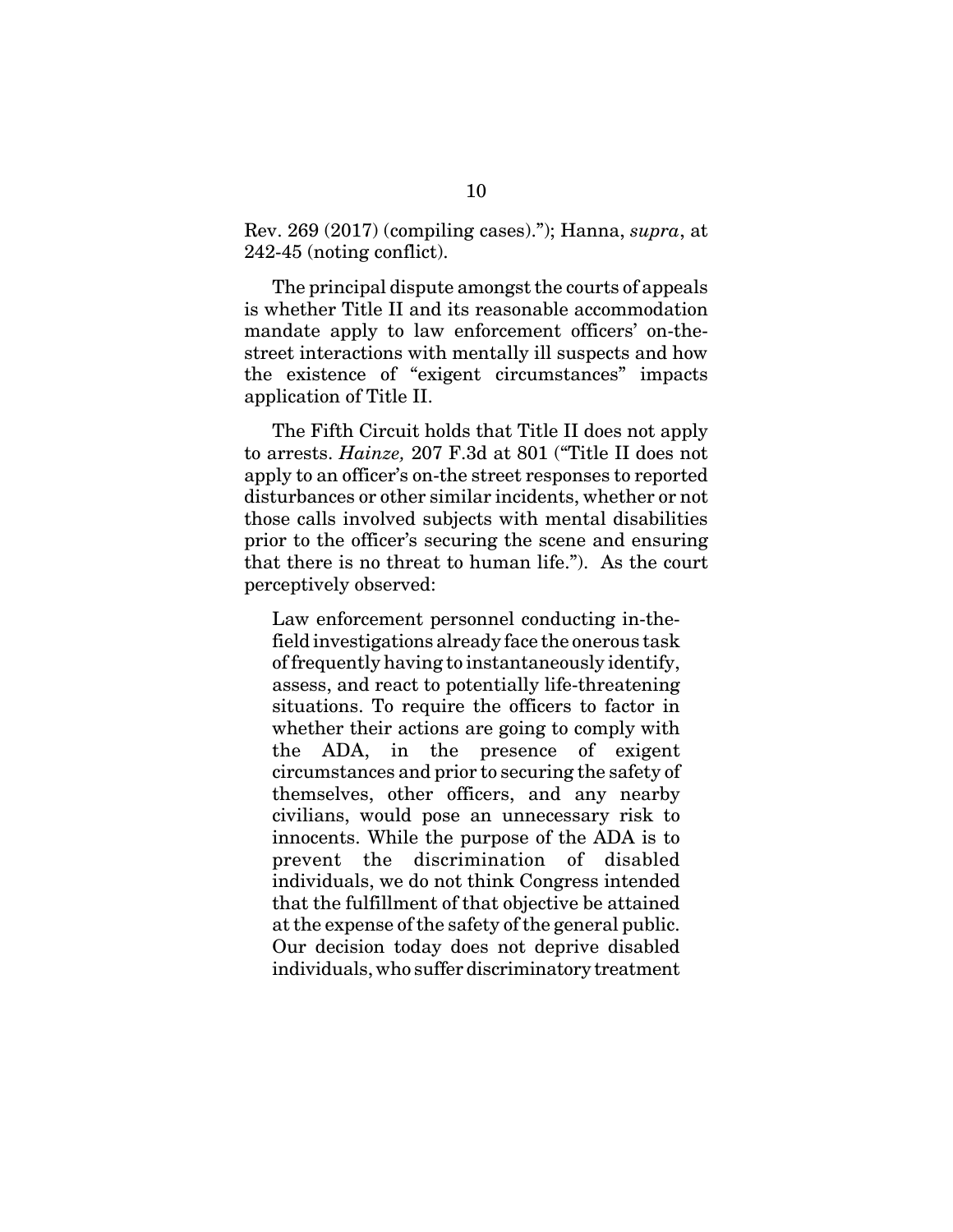at the hands of law enforcement personnel, of all avenues of redress because Title II does not preempt other remedies available under the law. We simply hold that such a claim is not available under Title II under circumstances such as presented herein.

*Id.* at 801. The Sixth Circuit's approach is consistent with the Fifth Circuit's, holding exigent circumstances counsel against Title II's application to arrests. As held in *Roell v. Hamilton County*:

We need not decide whether Title II applies in the context of arrests because, even if Nancy Roell's failure-to-accommodate claim is cognizable, Hamilton County is entitled to summary judgment based on the facts of this case. ... Deputies ...unquestionably faced exigent circumstances while attempting to restrain and arrest Roell. ... [¶] Nancy Roell's proposed accommodations—that the deputies use verbal de-escalation techniques, gather information from the witnesses, and call EMS services before engaging with Roell—were therefore 'unreasonable ... in light of the overriding public safety concerns.'

870 F.3d 471, 489 (6th Cir. 2017) (citation omitted); *see also De Boise v. Taser Int'l, Inc.*, 760 F.3d 892, 899 (8th Cir. 2014) ("Moreover, the 'use of force' on De Boise was 'not by reason of [De Boise's] disability, but because of [his] objectively verifiable misconduct.' [Citation]. Accordingly, the facts before us do not contemplate any violation of the ADA.").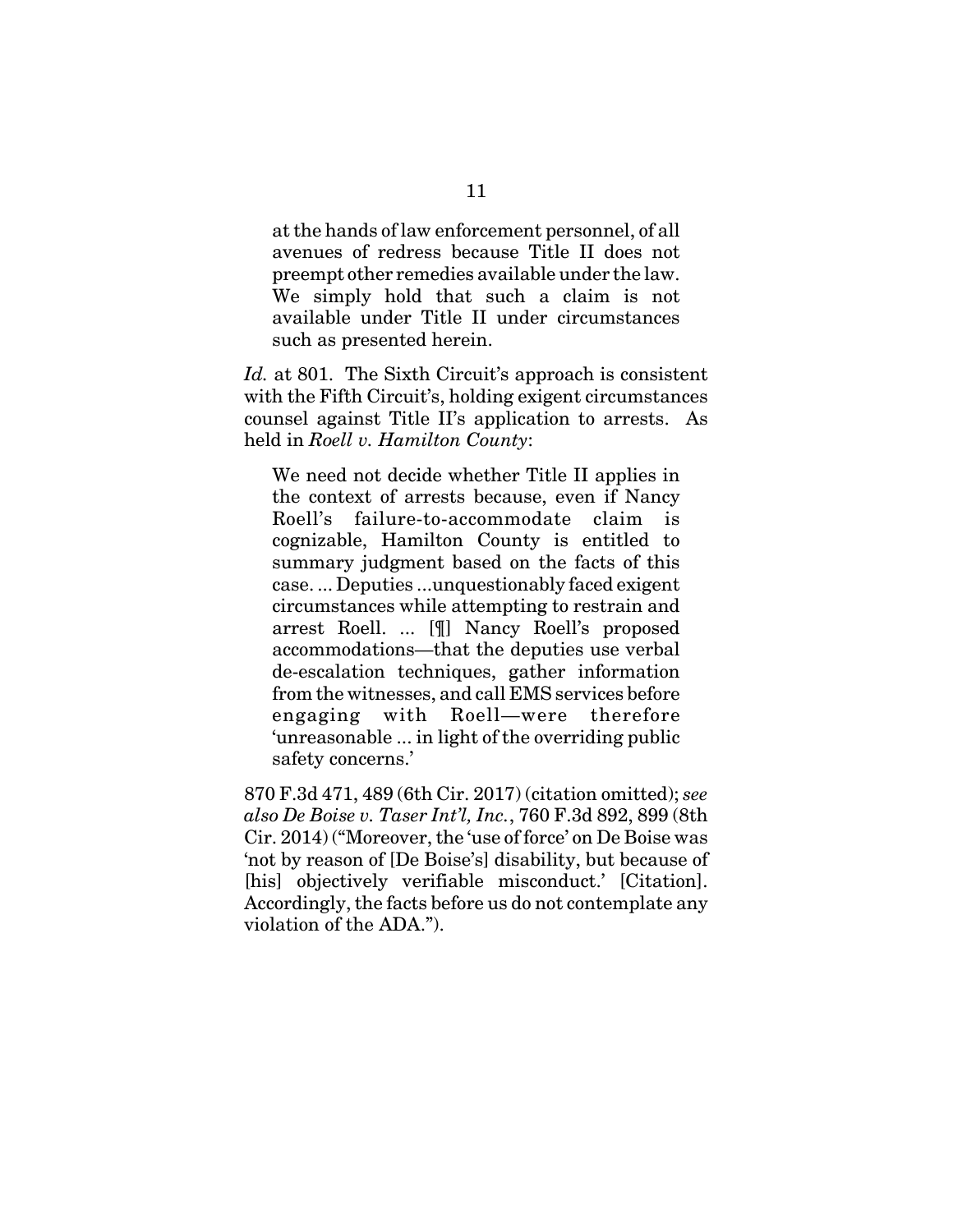The Ninth, Fourth and Eleventh Circuits hold that Title II applies to arrests despite the existence of exigent circumstances, but the exigent circumstances are considered in the analysis of whether reasonable accommodations were provided. *Vos*, 892 F.3d at 1037; *see Sheehan v. City & County of San Francisco*, 743 F.3d 1211, 1232 (9th Cir. 2014) ("[W]e agree with the Eleventh and Fourth Circuits that exigent circumstances inform the reasonableness analysis under the ADA, just as they inform the distinct reasonableness analysis under the Fourth Amendment."), *rev'd in part, cert. dismissed in part sub nom. Sheehan*, 135 S. Ct. 1765 (2015); *Waller,* 556 F.3d at 175; *Bircoll v. Miami–Dade County*, 480 F.3d 1072, 1085 (11th Cir. 2007).

Although not deciding the issue, the First Circuit has expressed reservations about Title II applying to arrests. *See Buchanan v. Maine*, 469 F.3d 158, 176 n. 13 (1st Cir. 2006) ("It is questionable whether the ADA was intended to impose any requirements on police entering a residence to take someone into protective or other custody beyond the reasonableness requirement of the Fourth Amendment, described earlier."). And the Tenth Circuit has not answered the question of whether Title II applies to arrests. *Clark v. Colbert*, 895 F.3d 1258, 1265 (10th Cir. 2018) ("We have never squarely held the ADA applies to arrests."). Neither has the Seventh Circuit. *See Estate of Robey by Robey v. City of Chicago*, No. 17-CV-2378, 2018 WL 688316, at \*5 n. 1 (N.D. Ill. Feb. 2, 2018) ("The Seventh Circuit has not yet resolved whether the ADA applies to onthe-street arrests.").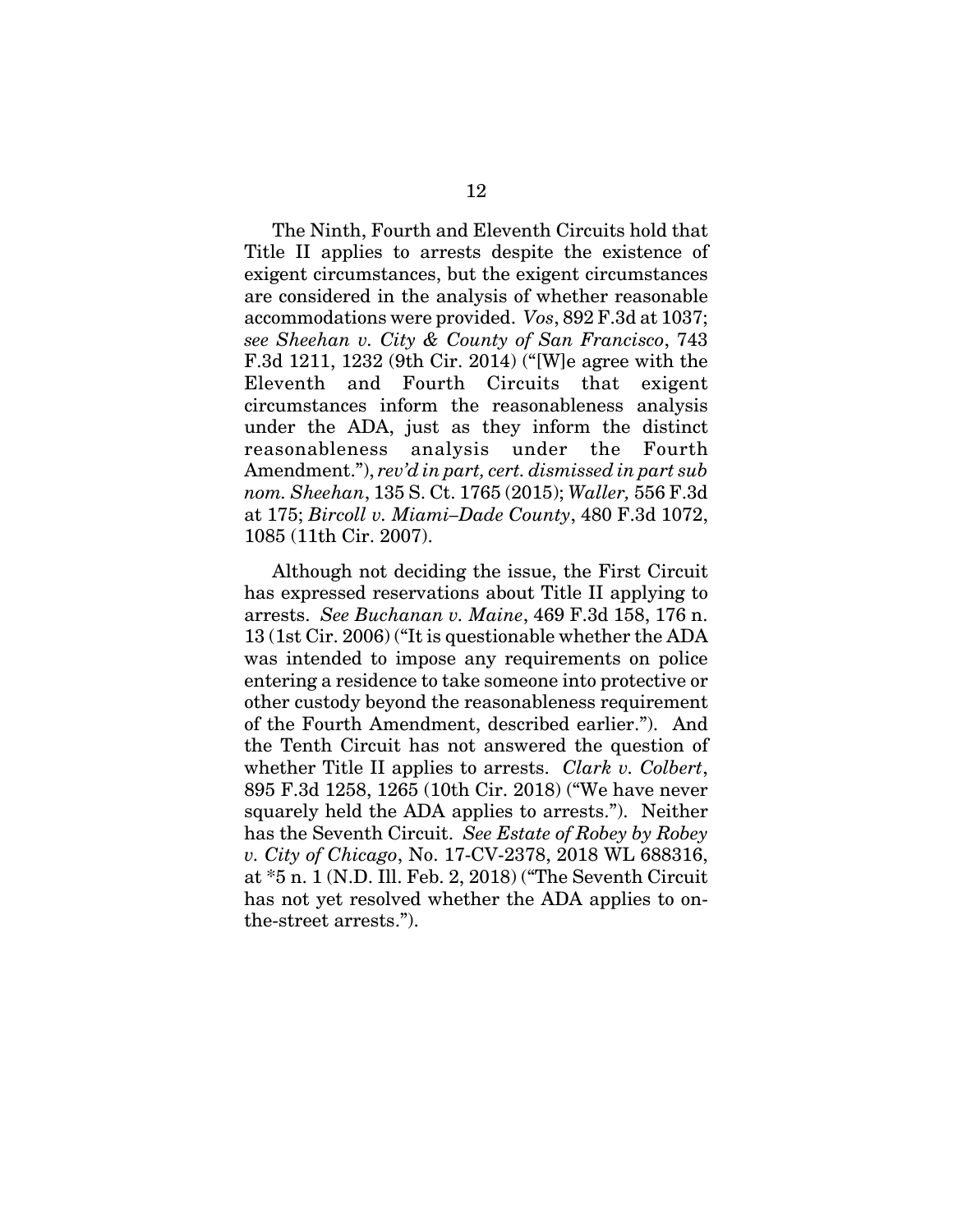Amici believe it is important to point out that courts addressing Title II and its application to arrests have seemingly not considered what amici believe is an important issue in the analysis. Title II imposes obligations on public entities; it does not apply to individual law enforcement officers. 42 U.S.C. § 12132; 28 C.F.R. §35.130(b)(7); *see Kiman v. New Hampshire Dep't of Corr.*, 451 F.3d 274, 290 (1st Cir. 2006) ("Several courts have held that Title II does not provide for suits against state officials in their individual capacities. *See, e.g.*, *Vinson v. Thomas*, 288 F.3d 1145, 1156 (9th Cir. 2002); *Garcia v. State Univ. of N.Y. Health Scis. Ctr.*, 280 F.3d 98, 107 (2d Cir. 2001); *Alsbrook v. City of Maumelle*, 184 F.3d 999, 1005 n. 8 (8th Cir. 1999)."). For example, the Ninth Circuit in *Vos* reversed summary judgment for individual law enforcement officers on a Title II claim without recognition that individuals cannot be liable under Title II. 892 F.3d at 1030, 1036-37. Surely the absence of individual liability under Title II impacts the analysis of whether Title II applies to arrests and, if so, how it applies.

### **2. Courts Of Appeals Have Provided Little Guidance On How Title II Applies To Arrests And What Title II Requires From Public Entities And Law Enforcement Officers**

Assuming Title II applies to arrests, public entities and law enforcement officers desperately need guidance on when and how to offer reasonable accommodations, and what constitutes a reasonable accommodation. Guidance is also needed on whether the obligation lies with the public entity to create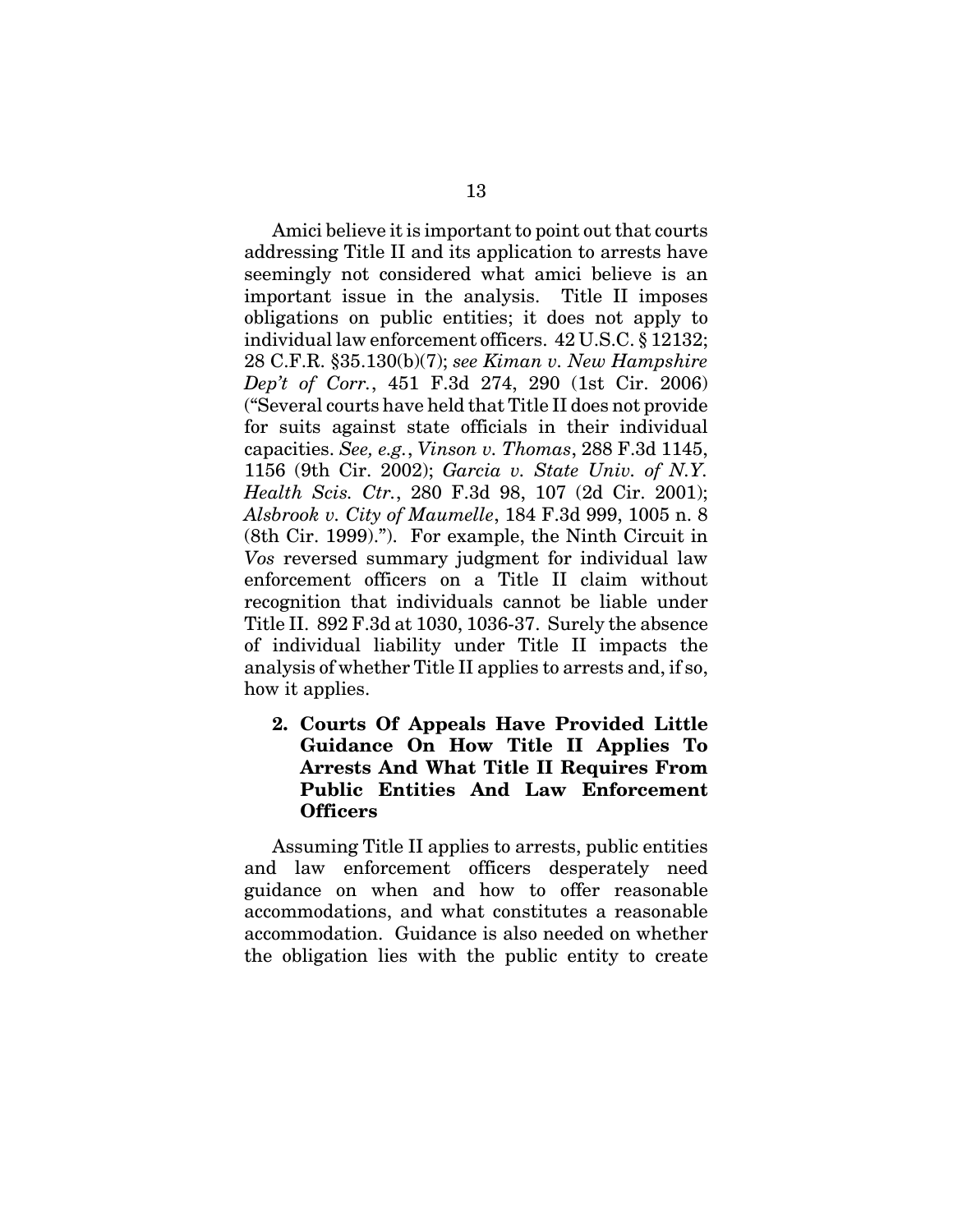policies and procedures, or do the accommodation obligations rest on the shoulders of the individual law enforcement officer. These issues, and other important and complex questions remain unresolved by the courts of appeals. The following is in no way a complete list of questions left open by the courts, but illustrates the dilemma law enforcement face:

- Are accommodations required simply because a law enforcement officer has been told or otherwise suspects a mental illness but does not know for sure?
- Are different accommodations required for different mental illnesses and how is a law enforcement officer supposed to determine (i.e., diagnose) what accommodation is appropriate?
- \* Are accommodations required based on an individual's drug use?<sup>8</sup>

<sup>8</sup> During oral argument in *Sheehan,* an exchange between Justice Scalia, Chief Justice Roberts, and the attorney arguing for Ms. Sheehan underscored the difficulty police officers would be placed in under Ms. Sheehan's theory of the case:

Justice Scalia: Is – is being high on drugs a mental disability? Mr. Feldman: I think it would depend on why somebody is high on drugs. They – they may –

Justice Scalia: He's high on drugs because he took drugs. Mr. Feldman: Well, if it was a choice to take drugs –

Justice Scalia: Yes.

Mr. Feldman: -- and it was unrelated to a mental disability –

Justice Scalia: Right.

Mr. Feldman: -- then – then I think it would not be a mental disability.

Justice Scalia: Why?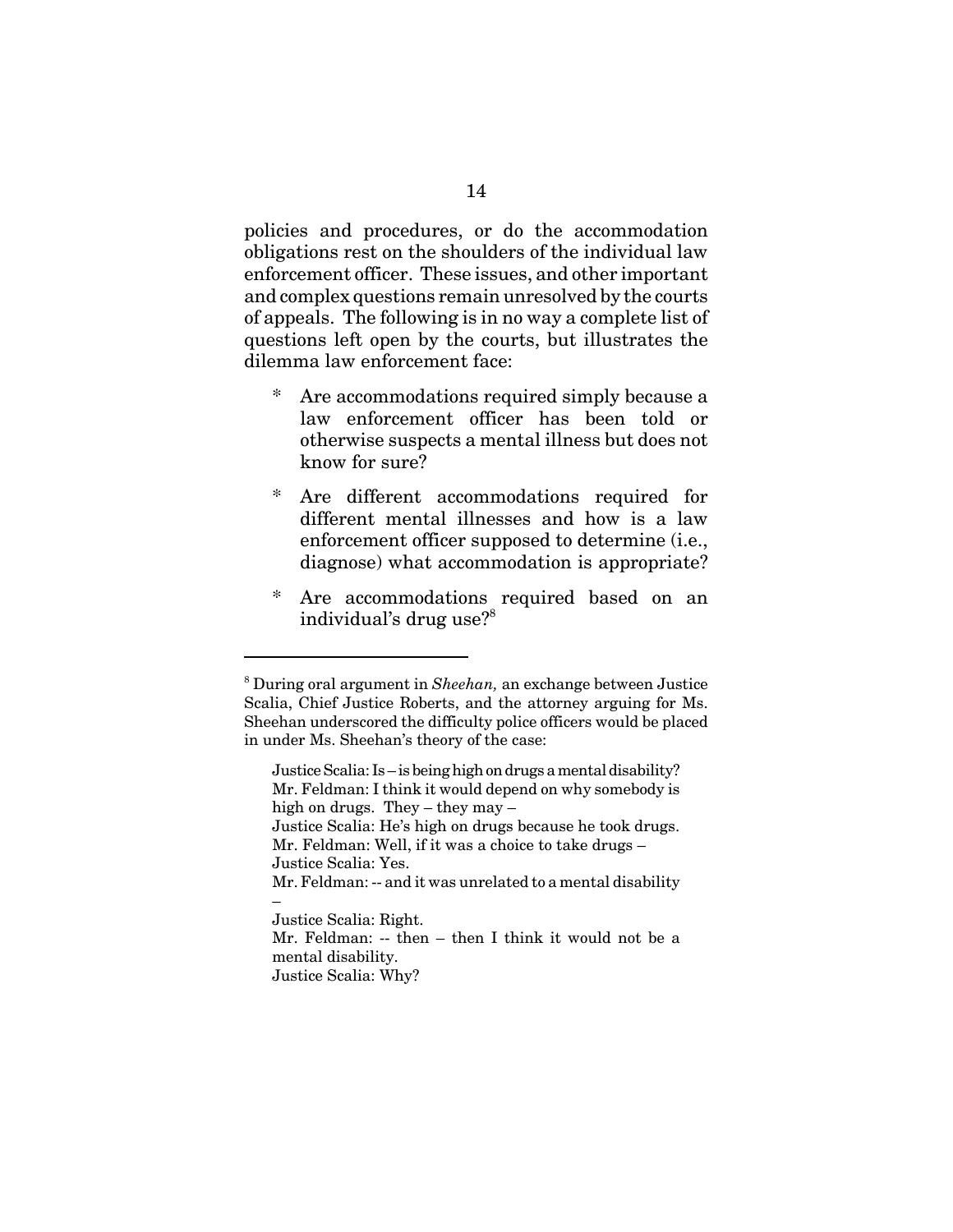- \* How are Title II claims involving uses of force analyzed, and what are the legal questions for the court and what are the factual questions for the jury? Are Title II claims involving arrests and use of force analyzed under the same objective reasonableness test employed in excessive force claims brought under 42 U.S.C. section 1983?
- \* Is qualified immunity available to law enforcement officers, or is it essentially strict liability if the officer provides what she believes are reasonable accommodations based on the limited guidance currently available, and a court (or jury) in hindsight disagrees?
- \* Is it sufficient for public entities to implement system wide accommodations (e.g., a psychiatric emergency or critical response team)?
- \* What are the obligations of public entities regarding training on reasonable accommodations during arrests?

…

Chief Justice Roberts: And presumably, there's no way to tell if there's somebody you come upon on the street who's exhibiting signs of being on – on drugs, whether that is because of prescription medication or illicit drugs. Mr. Feldman: I – I think that's right. Chief Justice Roberts: And – but they – but they have to

be treated differently.

Mr. Feldman: They do.

Tr. 44-45.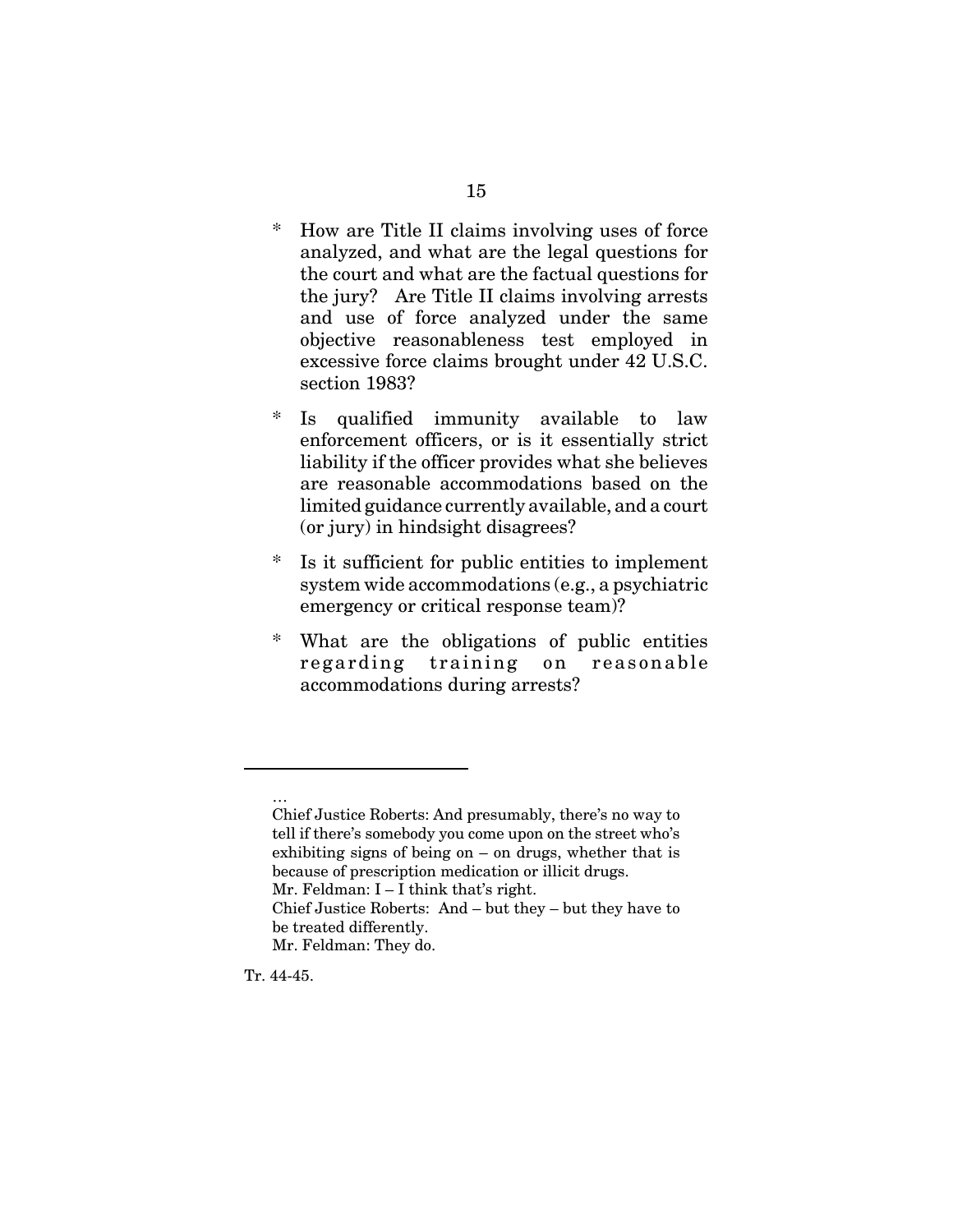### **B. This Court Should Decide Whether The Fourth Amendment Objective Reasonableness Analysis Established In** *Graham* **Allows For Consideration Of Suspect's Mental Illness And A Law Enforcement Officer's Pre-Force Tactics**

In *Mendez*, this Court observed that *Graham* "sets forth a settled and *exclusive framework* for analyzing whether the force used in making a seizure complies with the Fourth Amendment." *Id.* at 1546 (emphasis added). Under *Graham*, determining whether a particular use of force was objectively reasonable requires a balancing of "the nature and quality of the intrusion on the individual's Fourth Amendment interests" against the "countervailing government interests at stake." 490 U.S. at 396-97; *Mendez*, 137 S. Ct. at 1546; *Scott v. Harris*, 550 U.S. 372, 383 (2007). Properly applying *Graham* "requires careful attention to the facts and circumstances of each particular case, including the severity of the crime at issue, whether the suspect poses an immediate threat to the safety of the officers or others, and whether [the suspect] is actively resisting arrest or attempting to evade arrest by flight." 490 U.S. at 396. When it comes to deadly force, as was employed in this case, this Court has made it clear that the Fourth Amendment is not violated if the law enforcement officer reasonably believes a suspect poses a threat of injury or death, *Brousseau v. Haugen*, 543 U.S. 194, 197-98 (2004), "at the moment when the shots were fired." *Plumhoff*, 572 U.S. at 777.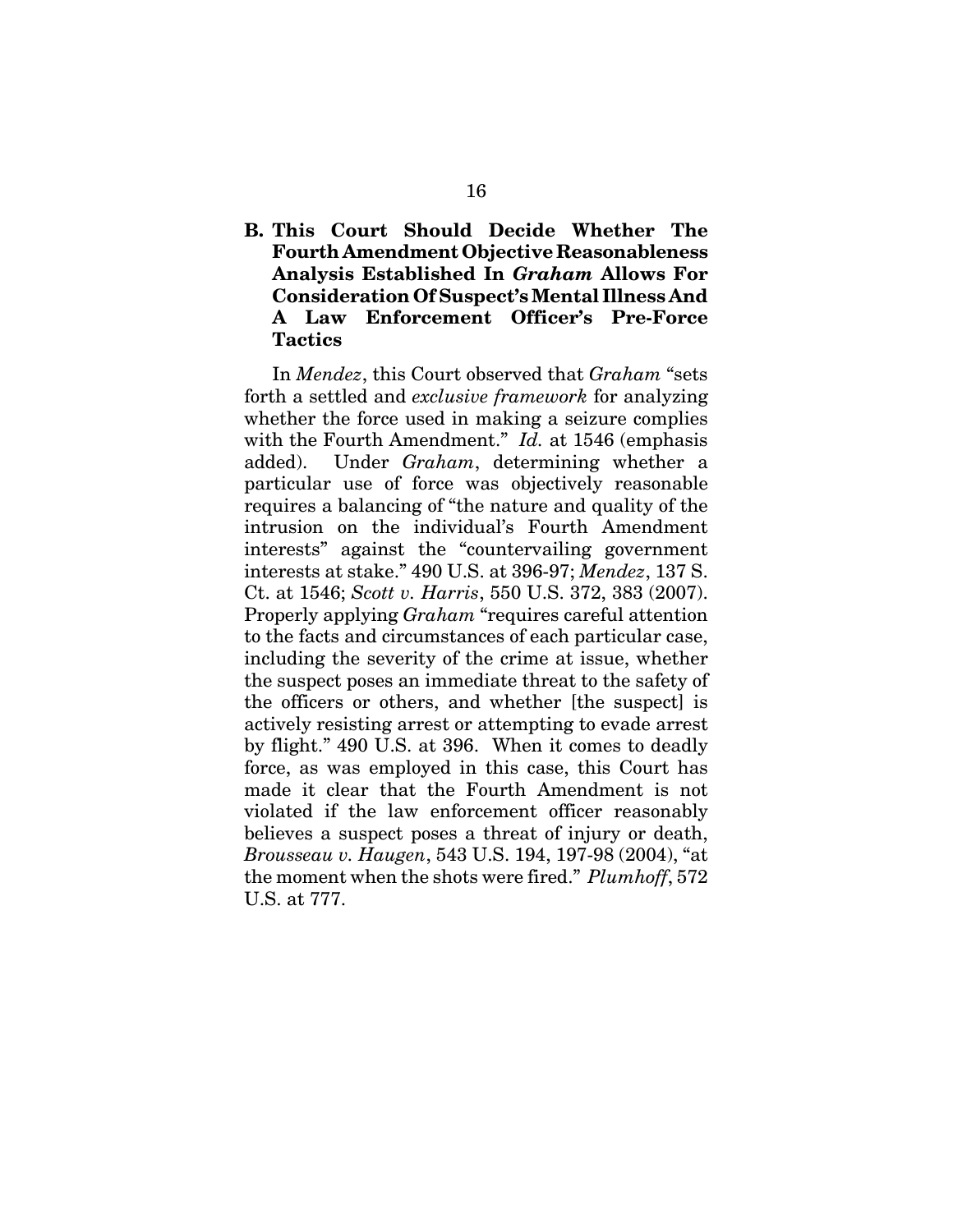Perhaps the most important aspect of *Graham* is the recognition that deference is given to the law enforcement officers on-the-scene decisions and a hindsight evaluation of what the officers failed to consider or do is absolutely prohibited. 490 U.S. at 396. Although many courts have explained *Graham's* proscription of hindsight analysis, the Seventh Circuit did so extremely well in *Horton v. Pobjecky*, 883 F.3d 941, 950 (7th Cir. 2018):

[W]e must refuse to view the events through hindsight's distorting lens. [Citation]. We must consider the totality of the circumstances, including the pressures of time and duress, and the need to make split-second decisions under intense, dangerous, uncertain, and rapidly changing circumstances. [Citation]. We must recognize that in such circumstances, officers often lack a judge's luxury of calm, deliberate reflection.... [¶.] Judges view facts from afar, long after the gunsmoke cleared, and might take months or longer to decide cases that forced police officers to make split-second decisions in life-or-death situations with limited information. We as judges have minutes, hours, days, weeks, even months to analyze, scrutinize and ponder whether an officer's actions were 'reasonable,' whereas an officer in the line of duty all too frequently has only that split-second to make the crucial decision. The events here unfolded in heart-pounding real time, with lives on the line. [The officer] lacked our luxury of pausing, rewinding, and playing the videos over and over.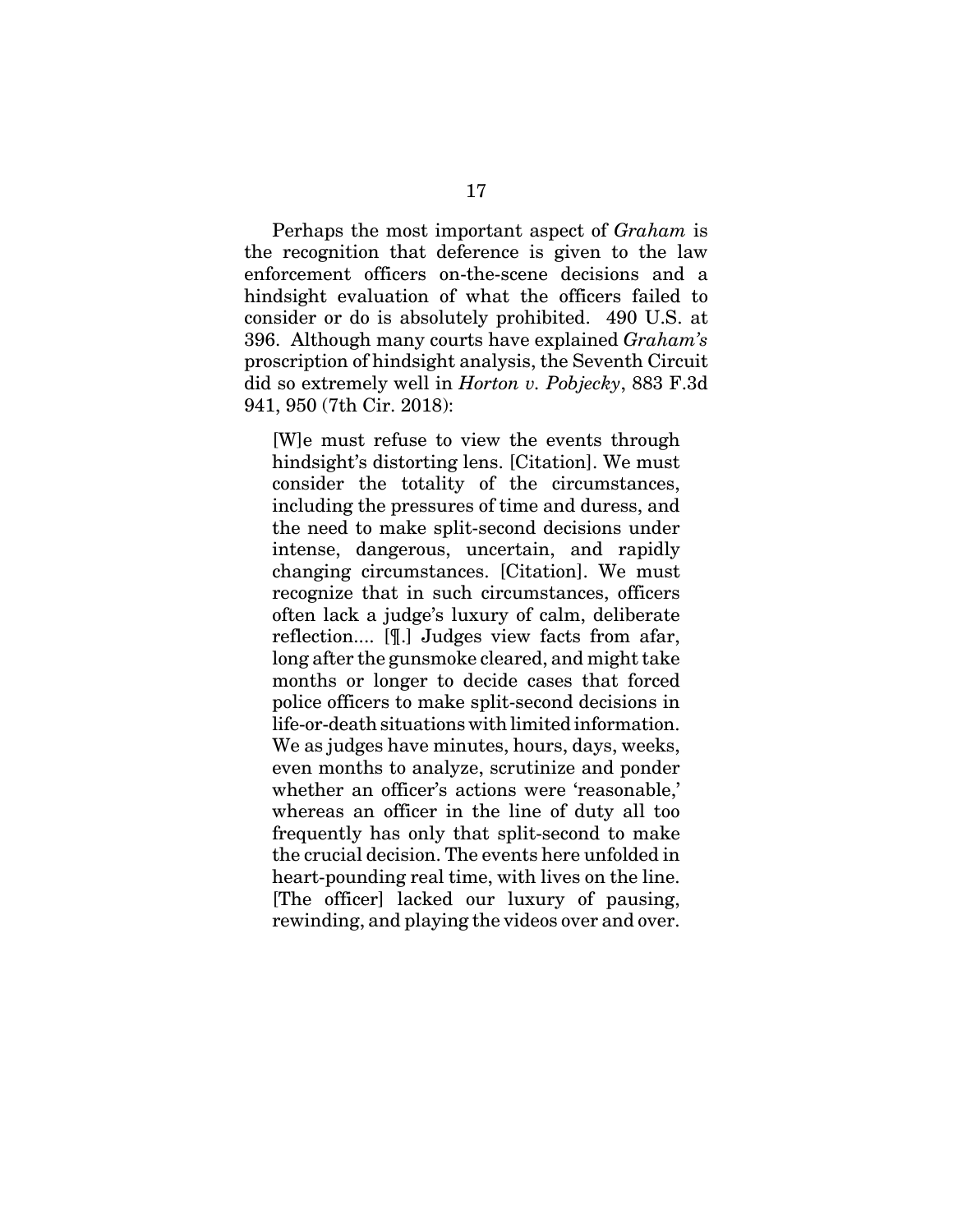Given this Court has never held that a suspect's mental illness or a law enforcement officer's pre-force tactics are properly considered in the Fourth Amendment reasonableness analysis, and courts of appeals are divided, this Court should grant review.

### **1. Courts Of Appeals Are Divided On Whether Mental Illness Is A Factor In The Fourth Amendment Reasonableness Analysis**

The Ninth Circuit justifies including a suspect's mental illness in the Fourth Amendment reasonableness analysis because, according to the Ninth Circuit, "the *Graham* factors are *not exclusive*. Other relevant factors include . . . whether it should have been apparent to the officers that the subject of the force used was mentally disturbed." *Vos,* 892 F.3d at 1033-34 (emphasis added) (citing *Bryan*, 630 F.3d at 831; *Deorle*, 272 F.3d at 1282-83 (9th Cir. 2001)).

The Ninth Circuit's conclusion that the *Graham* factors are not exclusive conflicts with what this Court said in *Mendez* about *Graham* providing the settled and exclusive framework to evaluate use of force under the Fourth Amendment. *Mendez*, 137 S. Ct. at 1546. Certainly this Court has never held that a suspect's mental illness is an appropriate factor to consider in the Fourth Amendment reasonableness analysis. No doubt this is because a suspect's mental illness has no bearing on "the severity of the crime at issue, whether the suspect poses an immediate threat to the safety of the officers or others, and whether [the suspect] is actively resisting arrest or attempting to evade arrest by flight." *Graham*, 490 U.S. at 396. As Judge Bea aptly observed in his dissent in *Vos*, utilizing a suspect's mental illness in the reasonableness analysis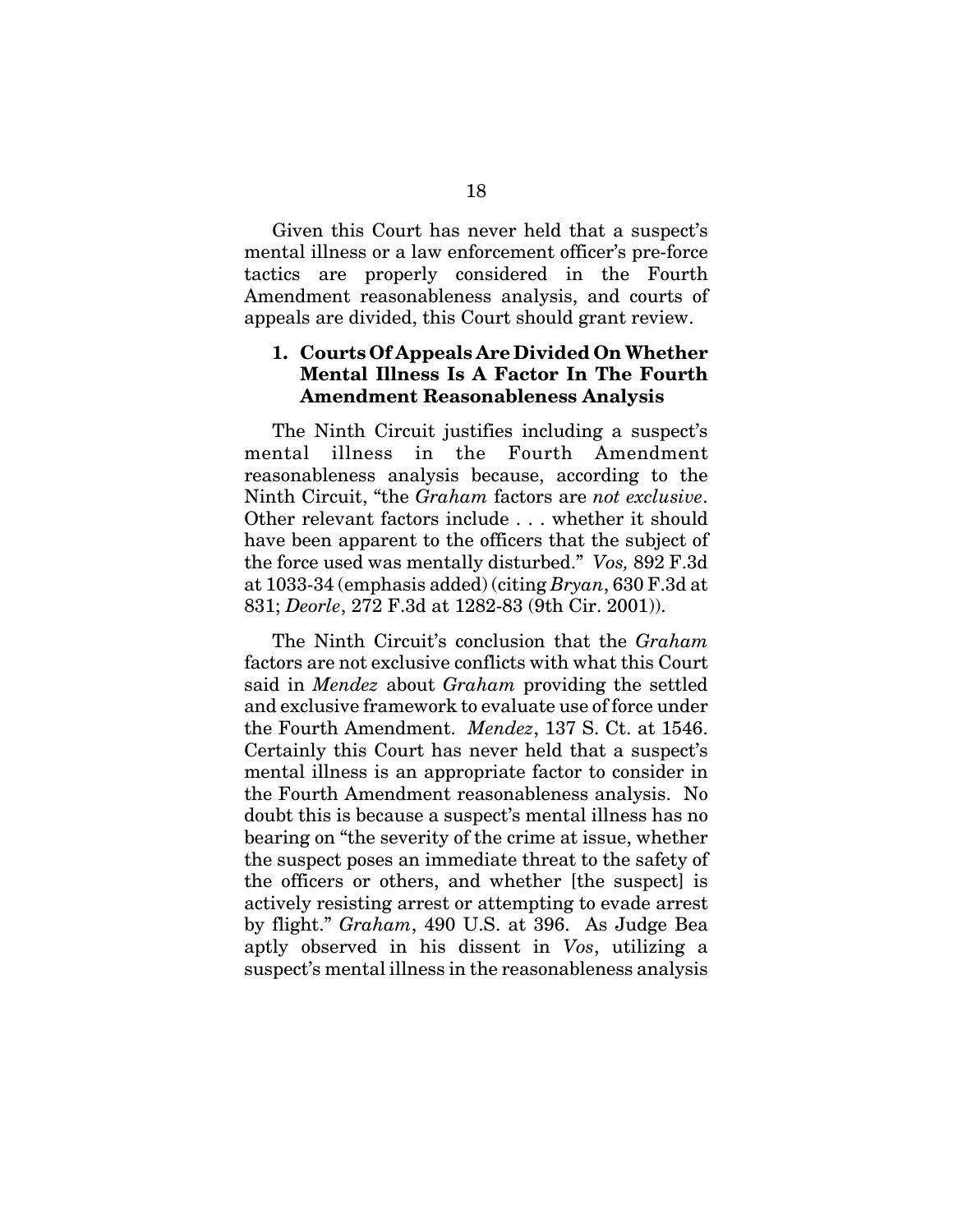improperly establishes one track for an excessive force analysis for those with mental illness and another track for those without. 892 F.3d at 1043. Judge Bea also pointed out the logical flaw with using mental illness as a factor:

In logic: whether the person who charges the officer does so out of a base desire to kill, or does so because, in the midst of a psychotic episode, he thinks the officer is a monster or a ghost, the danger to the officer is the same. The officer's interest in protecting his own life and the lives of his fellows is therefore the same as well.

*Id.* Moreover, including a suspect's mental illness in the Fourth Amendment reasonableness analysis most often, if not always, requires the hindsight *Graham* forbids. *See Vos*, 892 F.3d at 1030 ("Vos's medical history *later revealed* that he had been diagnosed as schizophrenic.") (emphasis added).

The Ninth Circuit's conclusion that a suspect's mental illness is a factor in the Fourth Amendment reasonableness analysis conflicts with the Fourth and Eighth Circuits, which have held that "[k]nowledge of a person's [mental illness] simply cannot foreclose officers from protecting themselves, the disabled person and the general public when faced with threatening conduct by the individual." *Bates v. Chesterfield County*, 216 F.3d 367, 372 (4th Cir. 2000); *id.* ("[I]n the midst of a rapidly escalating situation, the officers cannot be faulted for failing to diagnose Bates' autism. Indeed, the volatile nature of a situation may make a pause for psychiatric diagnosis impractical and even dangerous."); *see Sanders v. Minneapolis,* 474 F.3d 523, 527 (8th Cir. 2007) (Relying on *Bates* to conclude "[t]he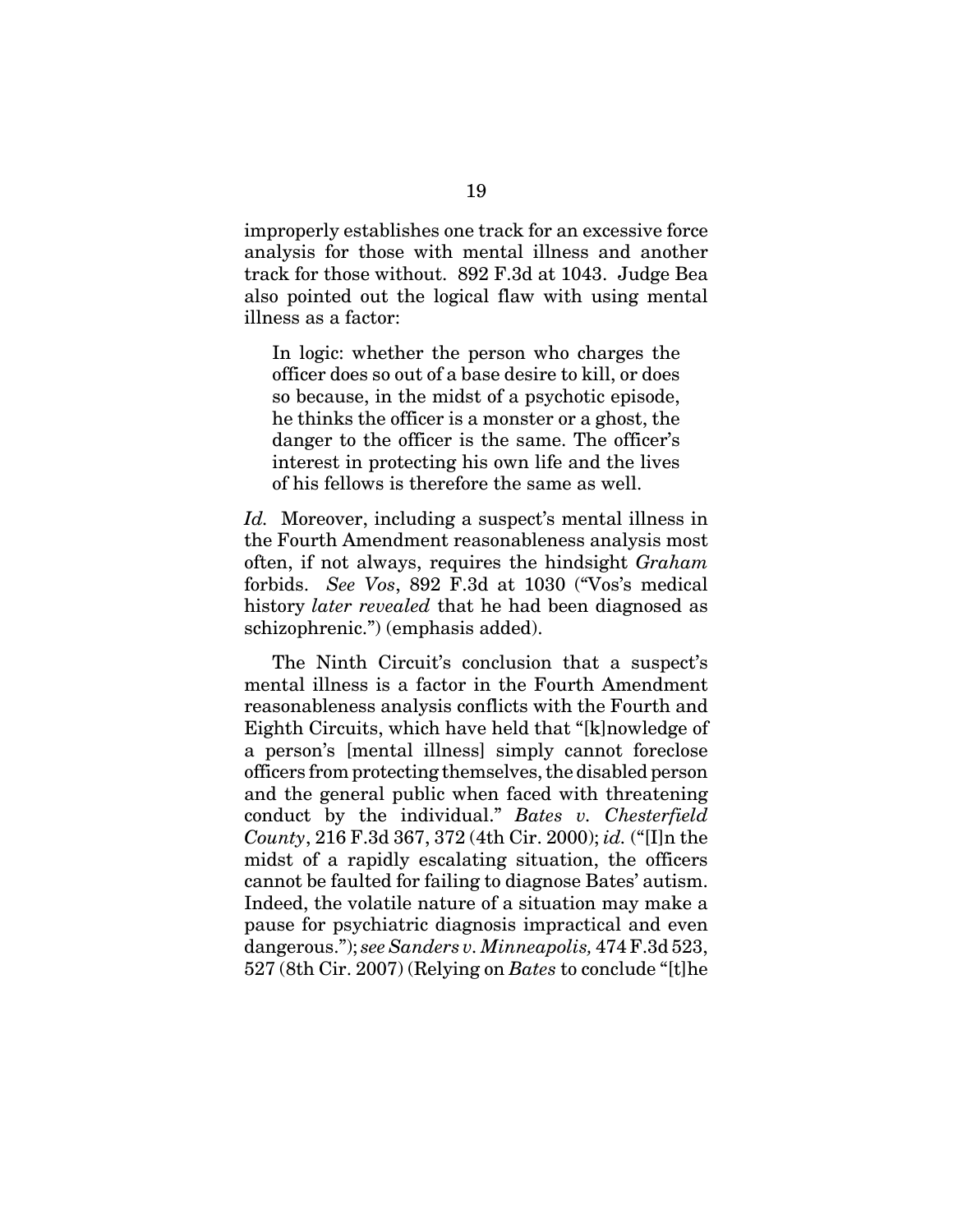fact that Alfred may have been experiencing a bipolar episode does not change the fact that he posed a deadly threat against the police officers."); *Hayek v. City of St. Paul*, 488 F.3d 1049, 1055 (8th Cir. 2007) (citing *Sanders* for proposition that "[e]ven if William were mentally ill, and the officers knew it, William's mental state does not change the fact he posed a deadly threat to the officers."); *see also Rucinski v. County of Oakland*, 655 F. App'x 338, 342 (6th Cir. 2016) ("Rucinski identifies no case law restricting an officer's ability to use deadly force when she has probable cause to believe that a mentally ill person poses an imminent threat of serious physical harm to her person; indeed, out of circuit case law weighs against this argument.") (citing *Sanders*, 474 F.3d at 527 (quoting *Bates*, 216 F.3d at 372)).

**2. The Ninth Circuit's Inclusion Of A Law Enforcement Officer's Pre-Force Tactics As A Factor In The Fourth Amendment Reasonableness Analysis Runs Counter To This Court's Jurisprudence And Conflicts With Many Other Courts Of Appeals**

In *Mendez*, this Court invalidated the Ninth Circuit's "provocation doctrine," a rule allowing a Fourth Amendment violation to be found where the use of force was objectively reasonable but a law enforcement officer's pre-force conduct was unconstitutional, and that conduct "provoked" a response from a suspect necessitating the use of force. 137 S. Ct. at 1546-48. In the briefing before this Court, the respondent did not defend the provocation doctrine arguing instead that *Graham*'s "totality of the circumstances" analysis allows consideration of an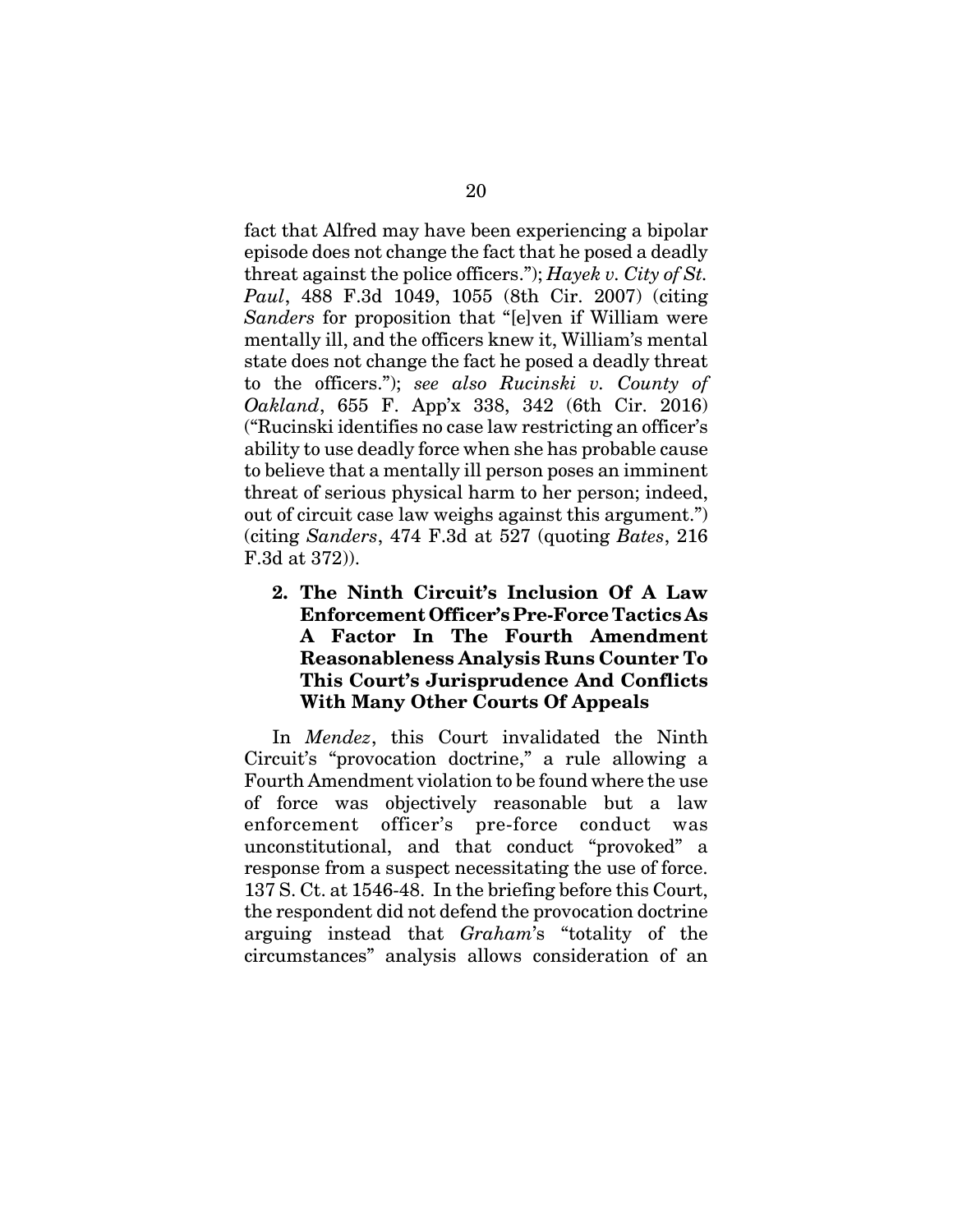officer's unreasonable pre-force tactics. Because certiorari was not granted on that issue, this Court declined to address it. *Id.* at 1547 n. \*.

According to the Ninth Circuit, "[w]hile a Fourth Amendment violation cannot be established 'based merely on bad tactics that result in a deadly confrontation that could have been avoided,' [citations], the events leading up to the shooting, including the officers tactics, are [still] encompassed in the facts and circumstances for the reasonableness analysis, [citations]." *Vos*, 892 F.3d at 1034; *see Hung Lam*, 869 F.3d at 1087 ("The events leading up to the shooting, such as the officer's tactics, are encompassed in those facts and circumstances.").

This Court has never held that pre-force tactics are properly considered in the Fourth Amendment reasonableness analysis. Indeed, doing so violates *Graham'*s prohibition of utilizing hindsight in the reasonableness analysis as it requires second guessing the officer's decisions. 490 U.S. at 396. Moreover, this Court's jurisprudence counsels against using pre-force tactics in the reasonableness analysis. In *Plumhoff*, this Court made clear that an evaluation of whether force used was reasonable focuses on what was taking place "at the moment" force was used. 572 U.S. at 777. And this Court held in *Sheehan* that the Fourth Amendment is not violated by "bad tactics that result in a deadly confrontation that could have been avoided." 135 S. Ct. at 1777.

The Ninth Circuit's position that events leading up to a use of force, including pre-force tactics, directly conflicts with the majority of other courts of appeals, which have long held that neither are included in the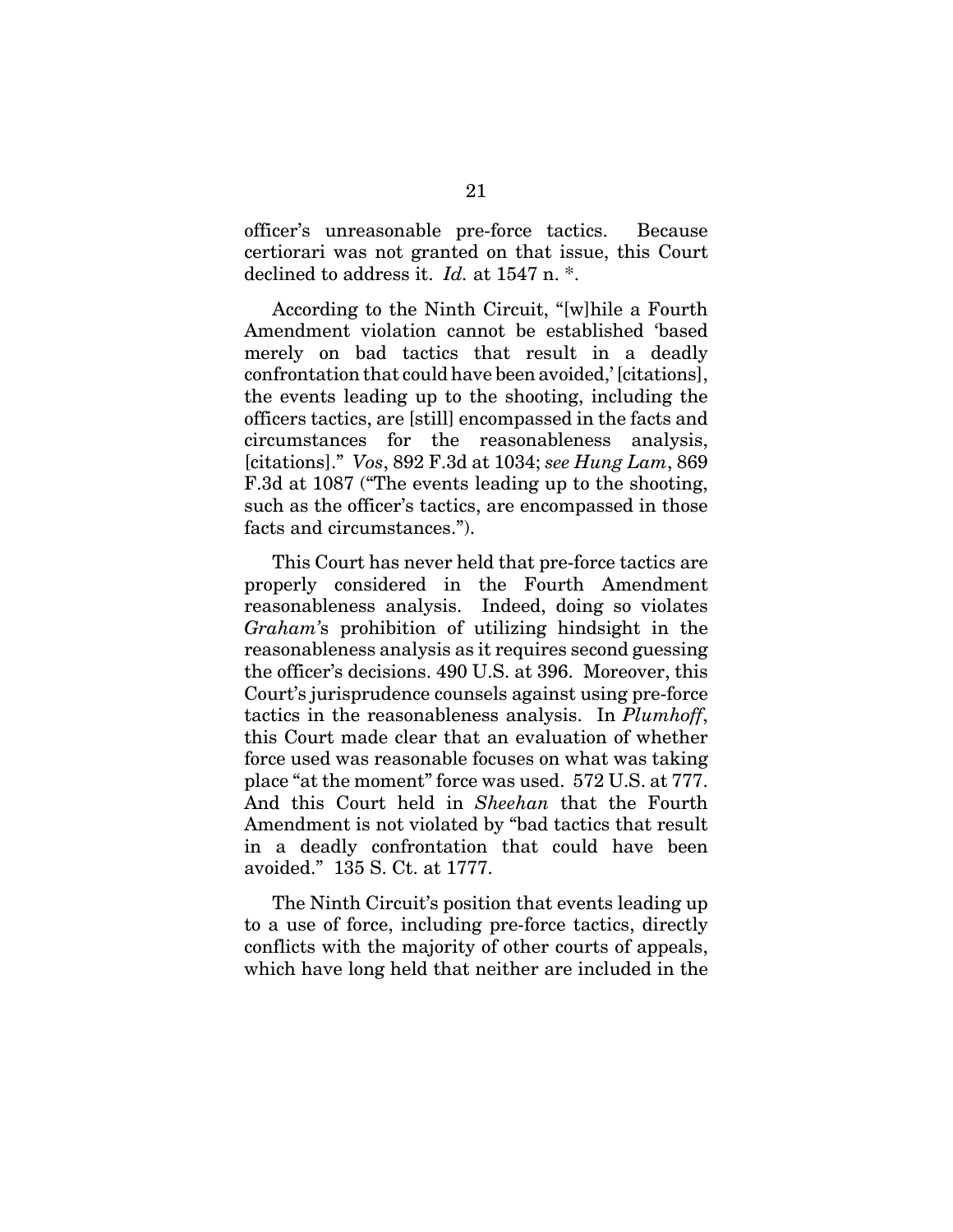Fourth Amendment reasonableness analysis. *See, e.g.*, *Rockwell v. Brown*, 664 F.3d 985, 988 (5th Cir. 2011) ("'The excessive force inquiry is confined to whether the [officer or another person] was in danger at the moment of the threat that resulted in the [officer's use of deadly force].' *Bazan v. Hidalgo County*, 246 F.3d 481, 493 (5th Cir. 2001) (citing *Fraire v. City of Arlington*, 957 F.2d 1268, 1276 (5th Cir. 1992) ('[R]egardless of what had transpired up until the shooting itself, [the suspect's] movements gave the officer reason to believe, at that moment, that there was a threat of physical harm.')"); *Dickerson v. McClellan*, 101 F.3d 1151, 1162 (6th Cir. 1996) ("[W]e limit the scope of our inquiry to the moments preceding the shooting."); *Salim v. Proulx*, 93 F.3d 86, 92 (2d Cir. 1996) ("[A]ctions leading up to the shooting are irrelevant to the objective reasonableness."); *Plakas v. Drinski*, 19 F.3d 1143, 1150 (7th Cir. 1994) ("We do not return to the prior segments of the event and, in light of hindsight, reconsider whether the prior police decisions were correct."); *Bella v. Chamberlain*, 24 F.3d 1251, 1256 (10th Cir. 1994) ("'[W]e scrutinize only the seizure itself, not the events leading to the seizure.'") (quoting *Cole v. Bone*, 993 F.2d 1328, 1333 (8th Cir. 1993)); *Greenidge v. Ruffin*, 927 F.2d 789, 792 (4th Cir. 1991) ("[The] events which occurred before Officer Ruffin opened the car door and identified herself to the passengers . . . are not relevant and are inadmissible.").

#### **CONCLUSION**

"One of this Court's primary functions is to resolve 'important matter[s]' on which the courts of appeals are 'in conflict.' Sup. Ct. Rule 10(a); *e.g., Thompson v. Keohane*, 516 U.S. 99, 106, 116 S. Ct. 457, 133 L. Ed. 2d